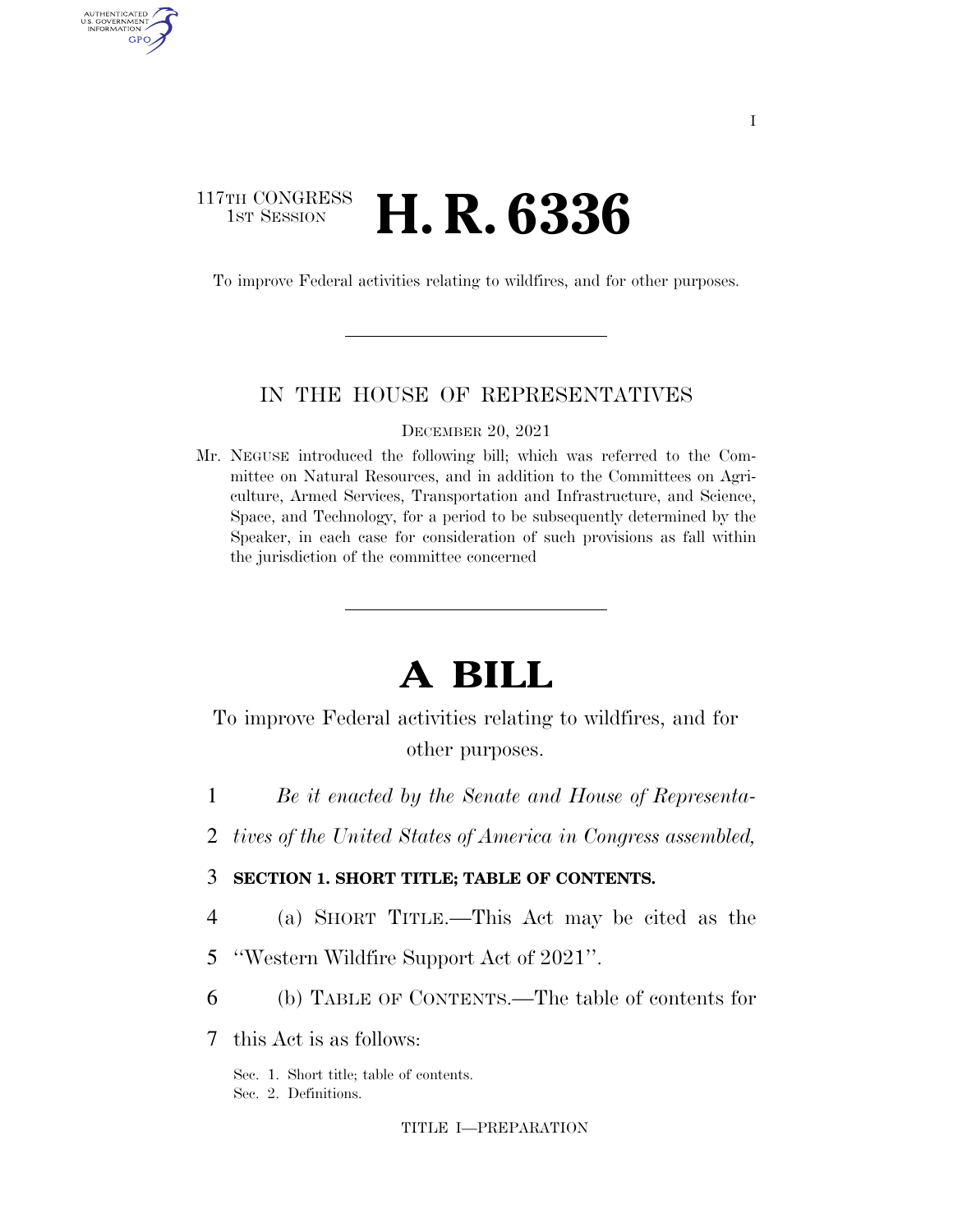- Sec. 101. Firefighting accounts.
- Sec. 102. Reimbursement for wildfires caused by military training.
- Sec. 103. Strategic wildland fire management planning.
- Sec. 104. Accounts to assist communities in planning and preparing for wildfires.
- Sec. 105. Community support during disaster response.

#### TITLE II—WILDFIRE DETECTION AND SUPPRESSION SUPPORT

- Sec. 201. Wildfire detection equipment.
- Sec. 202. Grant program for slip-on tank units.
- Sec. 203. Assistance to States for operation of air tankers.
- Sec. 204. Research and development of unmanned aircraft system fire applications.
- Sec. 205. Study on effects of drone incursions on wildfire suppression.
- Sec. 206. Study on wildfire detection equipment and integration of artificial intelligence technologies.

#### TITLE III—POST-FIRE RECOVERY SUPPORT

- Sec. 301. Funding for online guides for post-fire assistance.
- Sec. 302. Long-Term Burned Area Recovery account.
- Sec. 303. Prize for wildfire-related invasive species reduction.

### 1 **SEC. 2. DEFINITIONS.**

| $\overline{2}$ | In this Act:                                  |
|----------------|-----------------------------------------------|
| 3              | (1) CONGRESSIONAL COMMITTEES.—The term        |
| $\overline{4}$ | "congressional committees" means-             |
| 5              | (A) the Committee on Energy and Natural       |
| 6              | Resources and the Committee on Appropria-     |
| $\overline{7}$ | tions of the Senate; and                      |
| 8              | (B) the Committee on Natural Resources        |
| 9              | and the Committee on Appropriations of the    |
| 10             | House of Representatives.                     |
| 11             | (2) FEDERAL LAND.—The term "Federal land"     |
| 12             | means-                                        |
| 13             | $(A)$ public lands (as defined in section 103 |
| 14             | of the Federal Land Policy and Management     |
| 15             | Act of 1976 (43 U.S.C. 1702));                |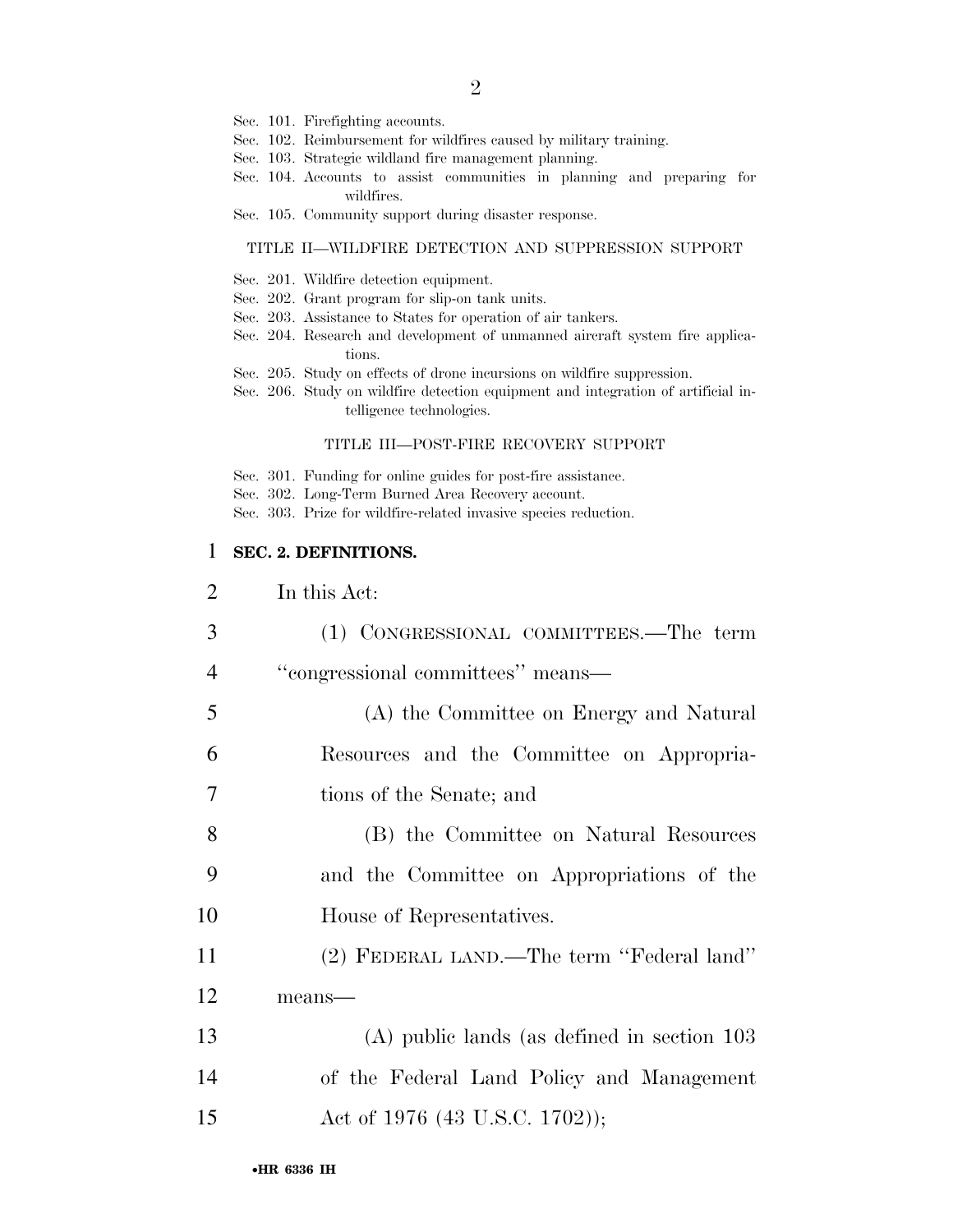| $\mathbf{1}$   | (B) units of the National Park System;         |
|----------------|------------------------------------------------|
| 2              | (C) units of the National Wildlife Refuge      |
| 3              | System;                                        |
| $\overline{4}$ | (D) land held in trust by the United States    |
| 5              | for the benefit of Indian Tribes or members of |
| 6              | an Indian Tribe; and                           |
| 7              | (E) land in the National Forest System.        |
| 8              | (3) NATIONAL FOREST SYSTEM.—                   |
| 9              | (A) IN GENERAL.—The term "National             |
| 10             | Forest System" has the meaning given the term  |
| 11             | in section $11(a)$ of the Forest and Rangeland |
| 12             | Renewable Resources Planning Act of 1974 (16)  |
| 13             | U.S.C. $1609(a)$ ).                            |
| 14             | EXCLUSION.—The term "National<br>(B)           |
| 15             | Forest System" does not include—               |
| 16             | (i) the national grasslands and land           |
| 17             | utilization projects administered under title  |
| 18             | III of the Bankhead-Jones Farm Tenant          |
| 19             | Act (7 U.S.C. 1010 et seq.); or                |
| 20             | (ii) National Forest System land east          |
| 21             | of the 100 <sup>th</sup> meridian.             |
| 22             | SECRETARIES.—The term "Secretaries"<br>(4)     |
| 23             | means-                                         |
| 24             | (A) the Secretary of the Interior; and         |
| 25             | (B) the Secretary of Agriculture.              |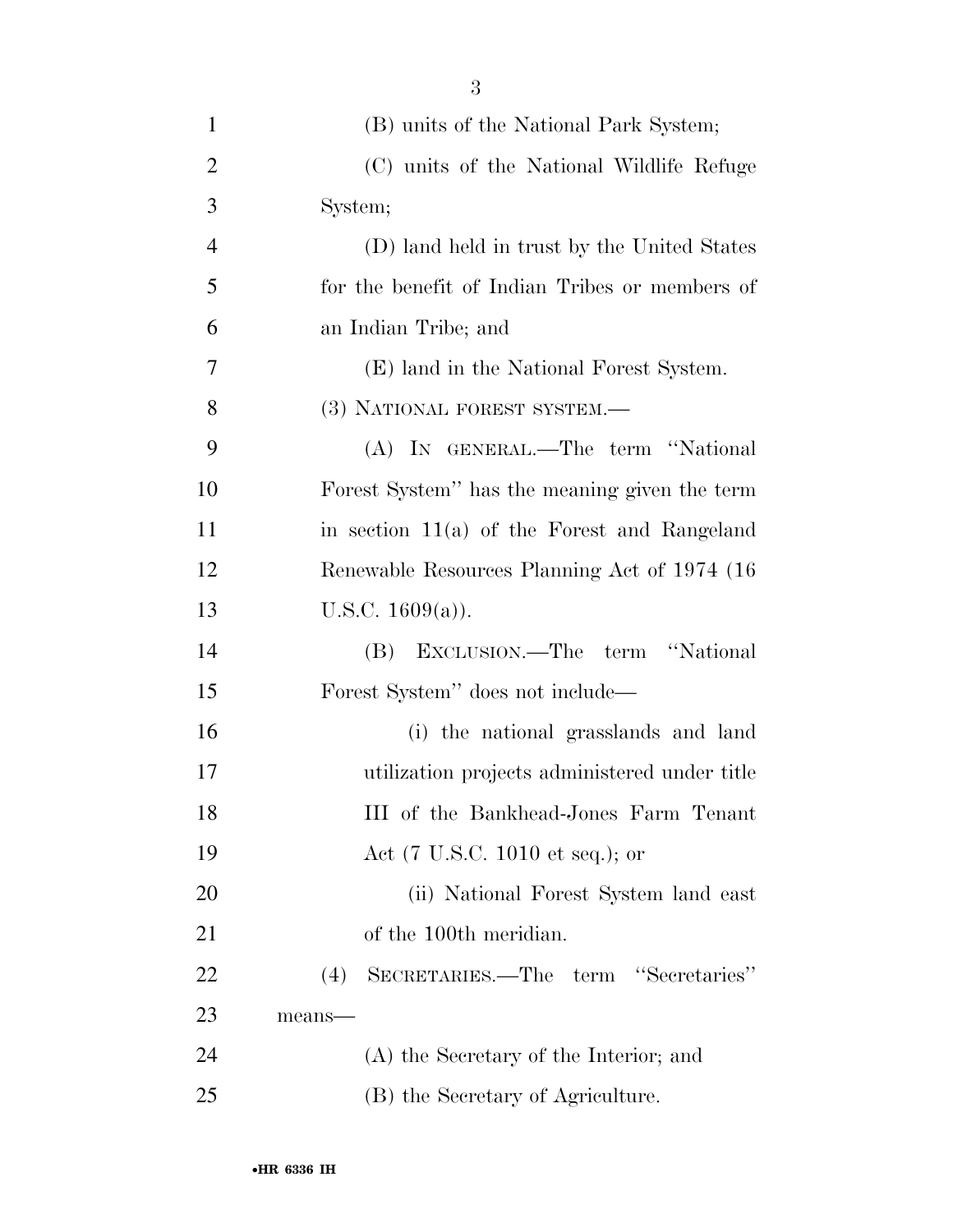| $\mathbf{1}$   | (5) SECRETARY CONCERNED.—The term "Sec-                    |
|----------------|------------------------------------------------------------|
| $\overline{2}$ | retary concerned" means—                                   |
| 3              | (A) the Secretary of the Interior, in the                  |
| $\overline{4}$ | case of Federal land under the jurisdiction of             |
| 5              | the Secretary of the Interior; and                         |
| 6              | (B) the Secretary of Agriculture, in the                   |
| 7              | case of Federal land under the jurisdiction of             |
| 8              | the Secretary of Agriculture.                              |
| 9              | <b>TITLE I-PREPARATION</b>                                 |
| 10             | SEC. 101. FIREFIGHTING ACCOUNTS.                           |
| 11             | (a) ESTABLISHMENT OF ACCOUNTS.—There are es-               |
| 12             | tablished in the Treasury of the United States the fol-    |
| 13             | lowing accounts:                                           |
| 14             | (1) The Firefighting Operations account for the            |
| 15             | Department of Agriculture.                                 |
| 16             | (2) The Firefighting Operations account for the            |
| 17             | Department of the Interior.                                |
| 18             | (b) BUDGET ACTIVITIES WITHIN ACCOUNTS.—The                 |
| 19             | following activities shall be specified for funding within |
| <b>20</b>      | each Firefighting Operations account established by sub-   |
| 21             | section $(a)$ :                                            |
| 22             | (1) Ground-based firefighting operations.                  |
| 23             | (2) Aircraft use in firefighting operations.               |
| 24             | (c) AUTHORIZATION OF APPROPRIATIONS.—                      |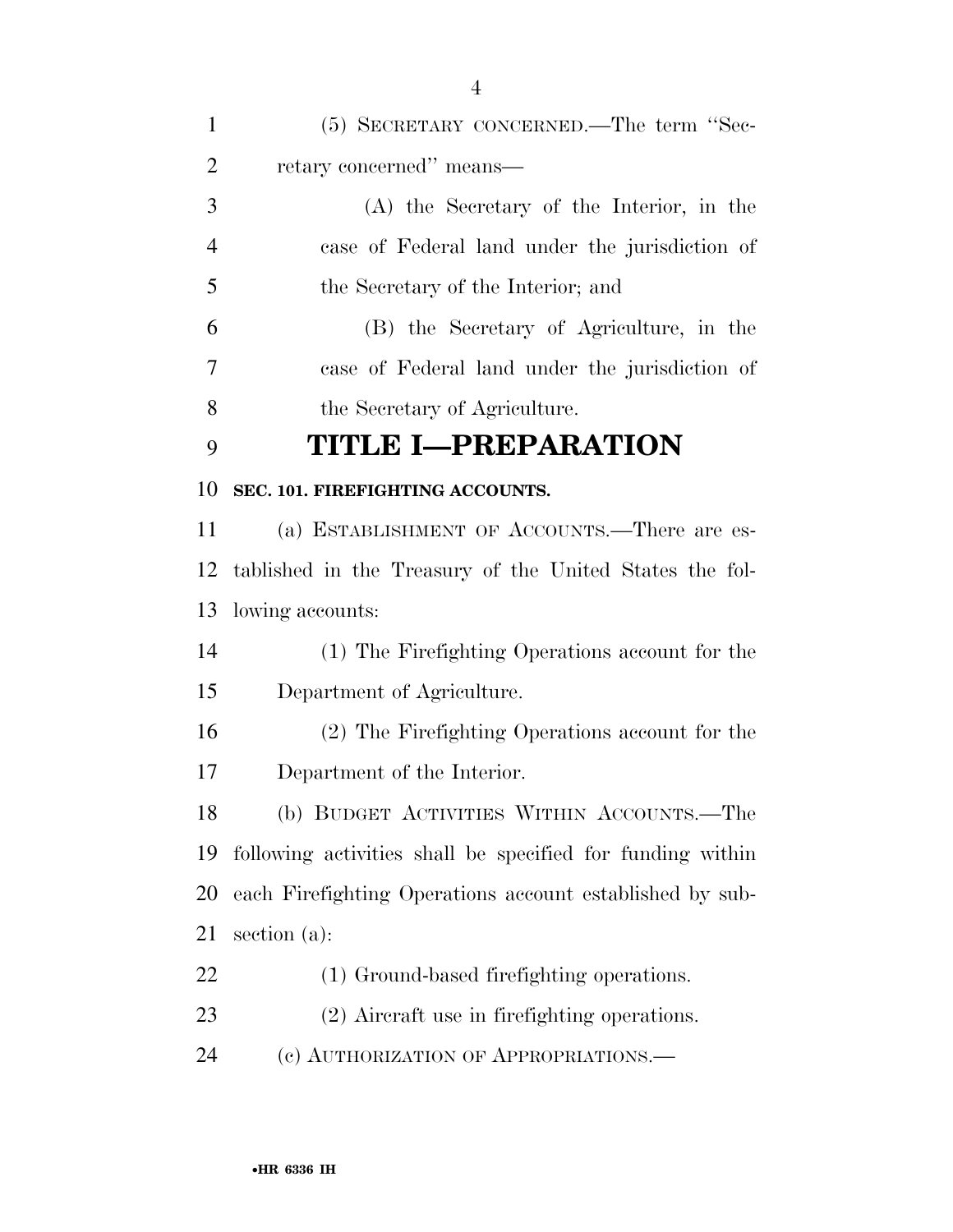(1) GROUND-BASED FIREFIGHTING OPER-ATIONS.—

 (A) DEPARTMENT OF AGRICULTURE.— There is authorized to be appropriated for fiscal year 2022 and each fiscal year thereafter to the account established by subsection (a)(1) not more than \$3,000,000,000 for ground-based firefighting operations.

 (B) DEPARTMENT OF THE INTERIOR.— There is authorized to be appropriated for fiscal year 2022 and each fiscal year thereafter to the account established by subsection (a)(2) not more than \$1,000,000,000 for ground-based firefighting operations.

 (2) AIRCRAFT USE IN FIREFIGHTING OPER- ATIONS.—There is authorized to be appropriated for fiscal year 2022 and each fiscal year thereafter to the accounts established by subsection (a), a total amount of not more than \$500,000,000 for aircraft use in firefighting operations.

 (d) PRESIDENTIAL BUDGET REQUESTS.—For fiscal year 2023 and each fiscal year thereafter, each Secretary concerned shall submit through the budget request of the President and in accordance with subsection (c), a request for amounts in the Wildland Fire Management appropria-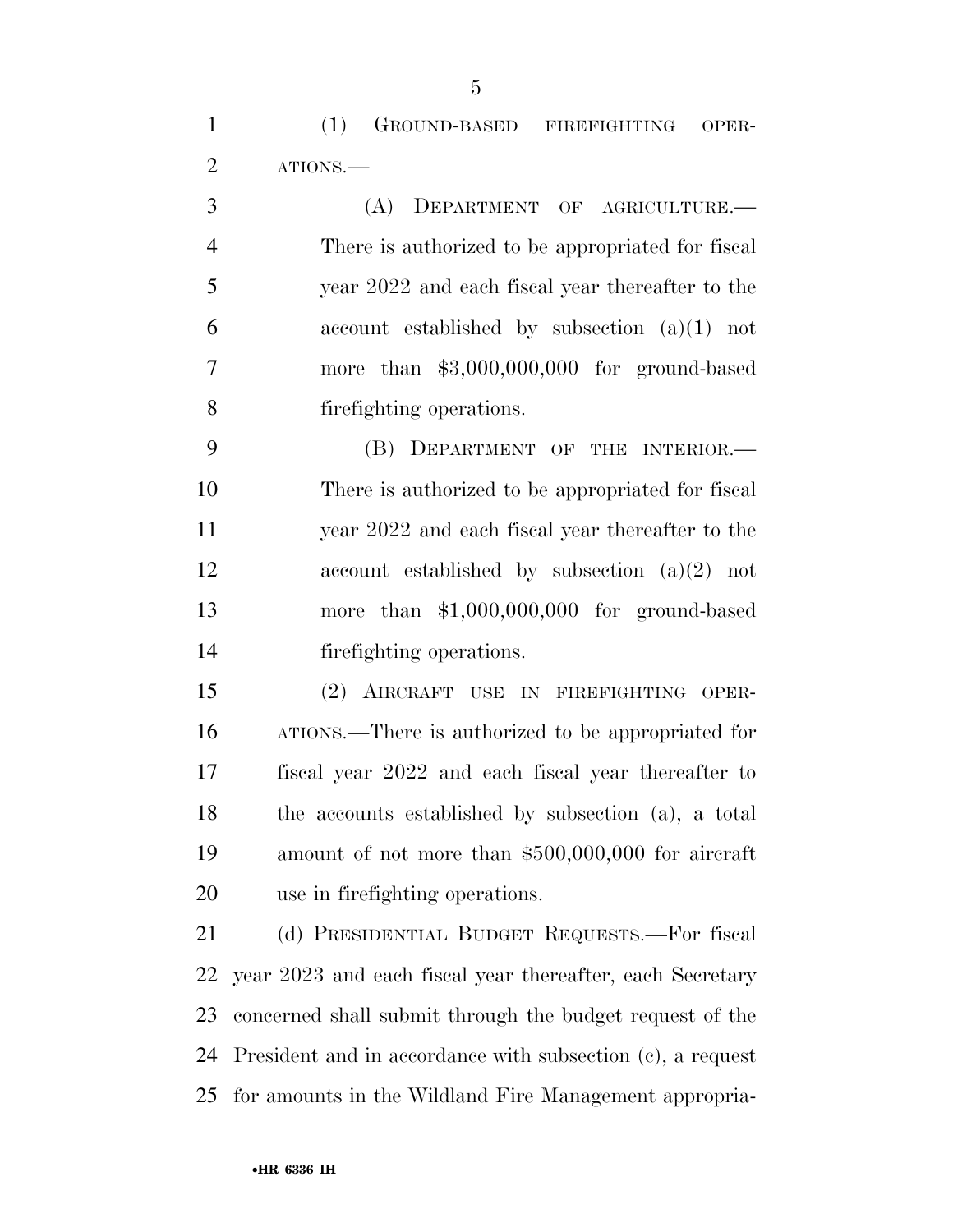| $\mathbf{1}$   | tion account of the Secretary concerned to carry out the |
|----------------|----------------------------------------------------------|
| $\overline{2}$ | activities described in subsection (e).                  |
| 3              | (e) AUTHORIZED ACTIVITIES.—                              |
| $\overline{4}$ | (1) IN GENERAL.—The Secretaries shall use                |
| 5              | amounts provided to the respective accounts estab-       |
| 6              | lished under subsection (a) as follows:                  |
| 7              | (A) The Secretary of Agriculture shall use               |
| 8              | appropriated under subsection<br>amounts                 |
| 9              | $(e)(1)(A)$ to carry out management activities for       |
| 10             | active wildfires through the Forest Service, ex-         |
| 11             | cept that none of the amounts may be used for            |
| 12             | the operation of aircraft.                               |
| 13             | (B) The Secretary of the Interior shall use              |
| 14             | appropriated under subsection<br>amounts                 |
| 15             | $(e)(1)(B)$ to carry out management activities           |
| 16             | for active wildfires, except that none of the            |
| 17             | amounts may be used for the operation of air-            |
| 18             | craft.                                                   |
| 19             | (C) The Secretary concerned shall use                    |
| 20             | amounts appropriated under subsection $(c)(2)$           |
| 21             | to acquire, by contract or purchase, and use             |
| 22             | aircraft, including unmanned aerial systems, for         |
| 23             | operations relating to wildland fires.                   |
| 24             | (2) LIMITATION.—The Secretary concerned                  |
| 25             | shall not use to carry out any activity authorized by    |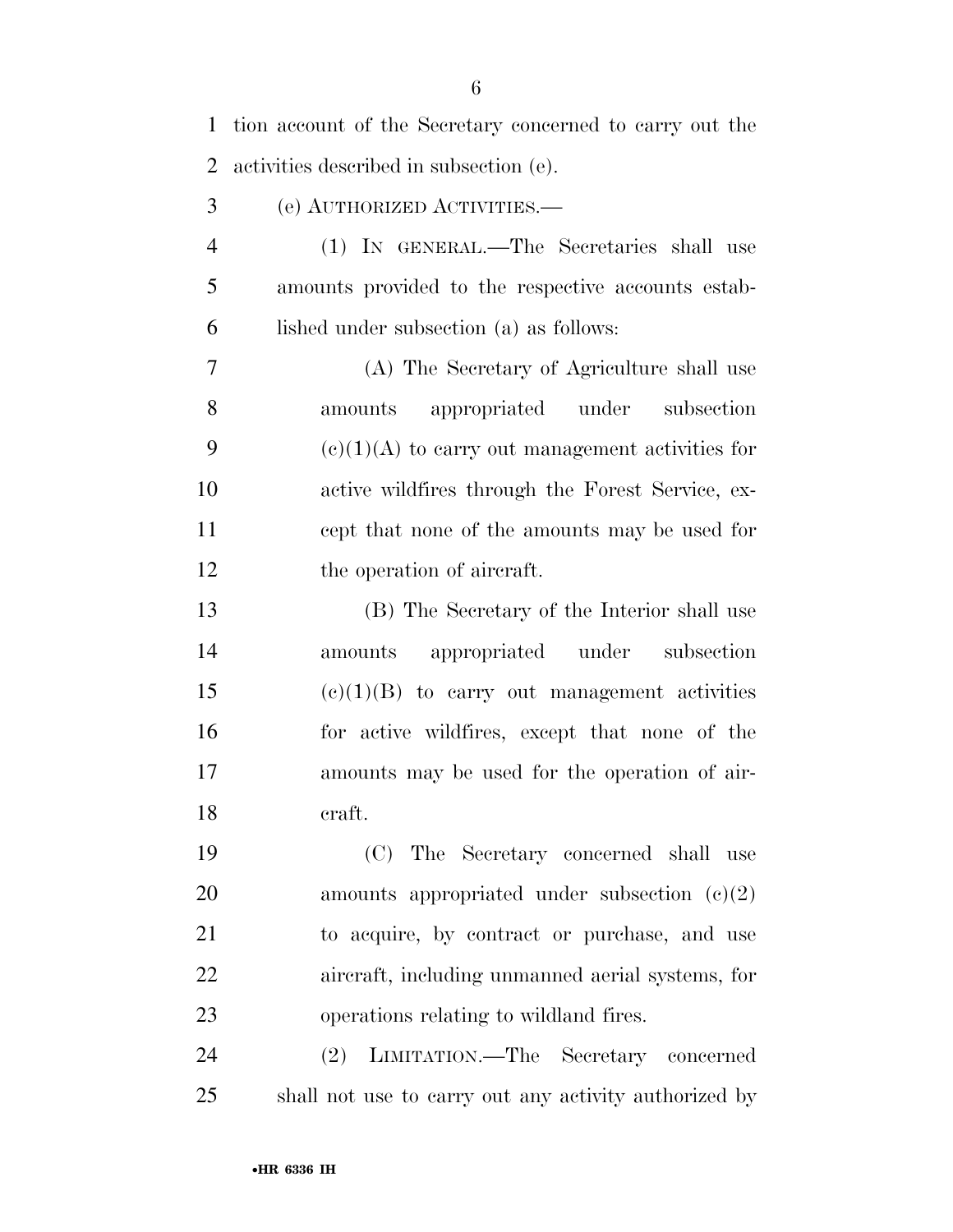| $\mathbf{1}$   | paragraph $(1)(C)$ amounts appropriated to accounts    |
|----------------|--------------------------------------------------------|
| $\overline{2}$ | of the Secretary concerned other than amounts in       |
| 3              | the accounts established by subsection (a) specified   |
| $\overline{4}$ | for activities described in subsection $(b)(2)$ .      |
| 5              | (f) ACCOUNTING REPORTS.                                |
| 6              | (1) IN GENERAL.—Each Secretary concerned               |
| 7              | shall submit to the congressional committees month-    |
| 8              | ly accounting reports regarding the amounts that       |
| 9              | have been obligated and expended under this section    |
| 10             | during the preceding month of the applicable fiscal    |
| 11             | year.                                                  |
| 12             | (2) INCLUSIONS.—Each report under para-                |
| 13             | graph (1) shall include a description of, with respect |
| 14             | to the period covered by the report—                   |
| 15             | (A) Federal ground-based equipment costs;              |
| 16             | (B) Federal aircraft use costs;                        |
| 17             | (C) Federal personnel costs;                           |
| 18             | (D) on-incident and off-incident support               |
| 19             | costs; and                                             |
| 20             | (E) funding allocated from the Wildland                |
| 21             | Fire Management account of the Secretary con-          |
| 22             | cerned to pay for administrative costs.                |
| 23             | (3) REQUIREMENTS.—Each report under para-              |
| 24             | graph (1) shall be prepared in accordance with ap-     |
| 25             | plicable national fire plan reporting procedures.      |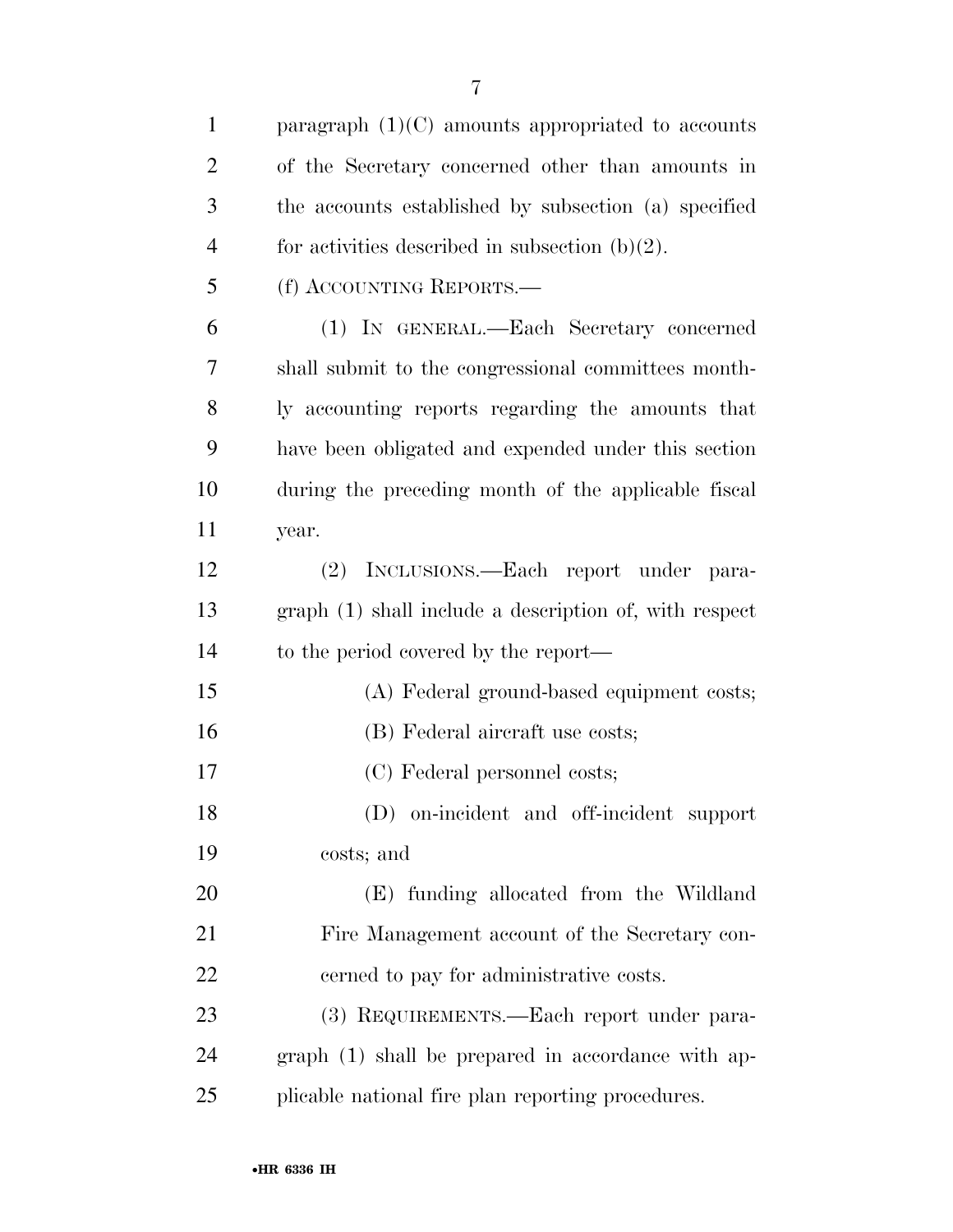(a) REIMBURSEMENT REQUIRED.—The Secretary of Defense shall, on application by a State or Federal agency, reimburse the State or Federal agency for the reasonable costs of the State or Federal agency for services provided in connection with fire suppression as a result of a fire caused by military training or other actions carried out by the Armed Forces or employees of the Department of Defense.

 (b) LIMITATION.—Services reimbursable under sub- section (a) shall be limited to services proximately related to the fire for which reimbursement is sought.

 (c) APPLICATION.—Each application from a State or Federal agency for reimbursement for costs under sub- section (a) shall provide an itemized request of the services covered by the application, including the costs of the serv-ices.

 (d) FUNDS.—Reimbursements under subsection (a) shall be made from amounts authorized to be appropriated to the Department of Defense for operation and mainte-nance.

### **SEC. 103. STRATEGIC WILDLAND FIRE MANAGEMENT PLAN-**

### **NING.**

•**HR 6336 IH** (a) IN GENERAL.—Not later than September 30, 2024, the Secretary concerned shall, in accordance with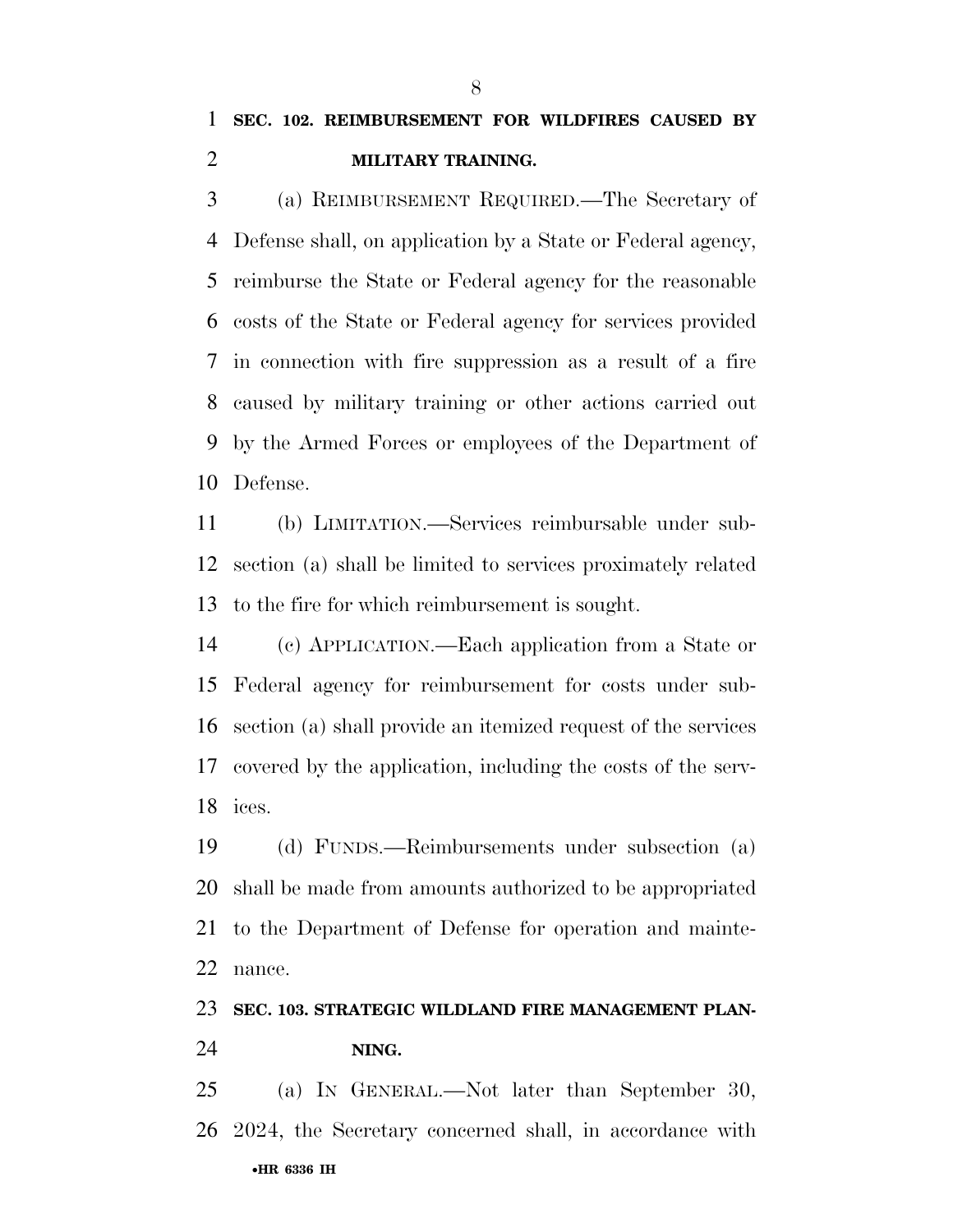this section, establish a series of spatial fire management plans.

 (b) USE OF EXISTING PLANS.—To comply with this section, the Secretary concerned may use a fire manage- ment plan in existence on the date of enactment of this Act.

 (c) UPDATES.—To be valid, a spatial fire manage- ment plan established under this section shall not be in use for longer than the 10-year period beginning on the date on which the plan is established.

 (d) SUB-UNIT PLANS.—The Secretary concerned shall establish a spatial fire management plan for each unit of Federal land with more than 10 acres of burnable vegetation under the jurisdiction of the Secretary con-cerned.

 (e) CONTENTS.—For each spatial fire management plan established under this section, the Secretary con-cerned shall—

- (1) base the plans on a landscape-scale risk as-sessment that includes—
- 21 (A) risks to firefighters;
- 22 (B) risks to communities;

 (C) risks to highly valuable resources; and (D) other relevant considerations deter-25 mined by the Secretary concerned;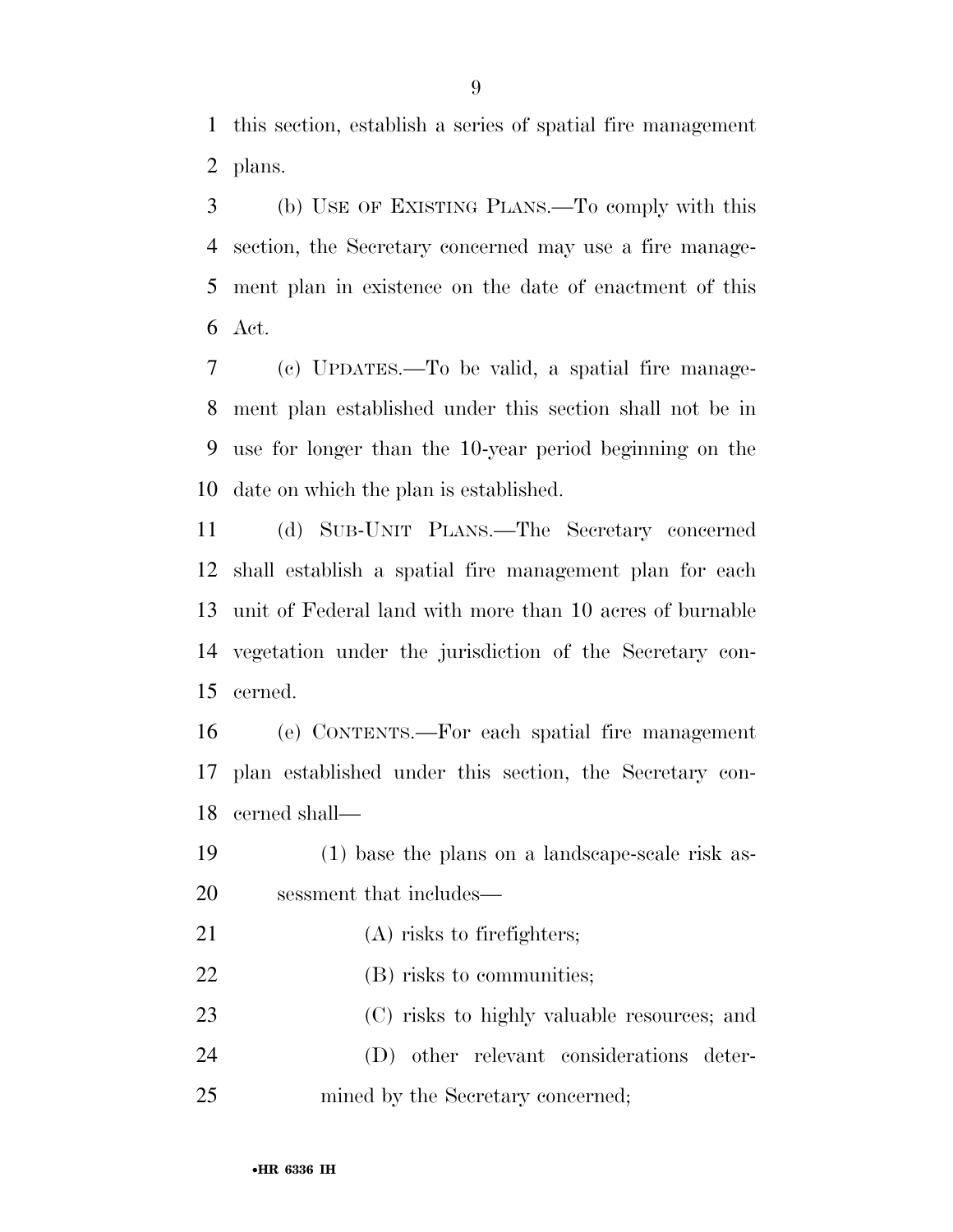| $\mathbf{1}$   | (2) include direction, represented in spatial      |
|----------------|----------------------------------------------------|
| $\overline{2}$ | form, from land management plans and resource      |
| 3              | management plans;                                  |
| $\overline{4}$ | (3) in coordination with States, delineate poten-  |
| 5              | tial wildland fire operational delineations that—  |
| 6              | (A) identify potential control locations; and      |
| $\overline{7}$ | (B) specify the places in which firefighters       |
| 8              | will not be sent because of the presence of un-    |
| 9              | acceptable risk, including areas determined by     |
| 10             | the Secretary concerned as—                        |
| 11             | (i) exceeding a certain slope;                     |
| 12             | (ii) containing too high of a volume of            |
| 13             | hazardous fuels, under certain weather             |
| 14             | conditions; or                                     |
| 15             | (iii) containing other known hazards;              |
| 16             | (4) include a determination of average severe      |
| 17             | fire weather for the plan area;                    |
| 18             | (5) include prefire planning provisions;           |
| 19             | $(6)$ include a plan for postfire activities that— |
| 20             | (A) would better enable a Burned Area              |
| 21             | Emergency Response Team working on a large         |
| 22             | fire incident to address emergency stabilization   |
| 23             | and erosion quickly; and                           |
| 24             | (B) specifies ways in which the Burned             |

Area Emergency Response Team would seek to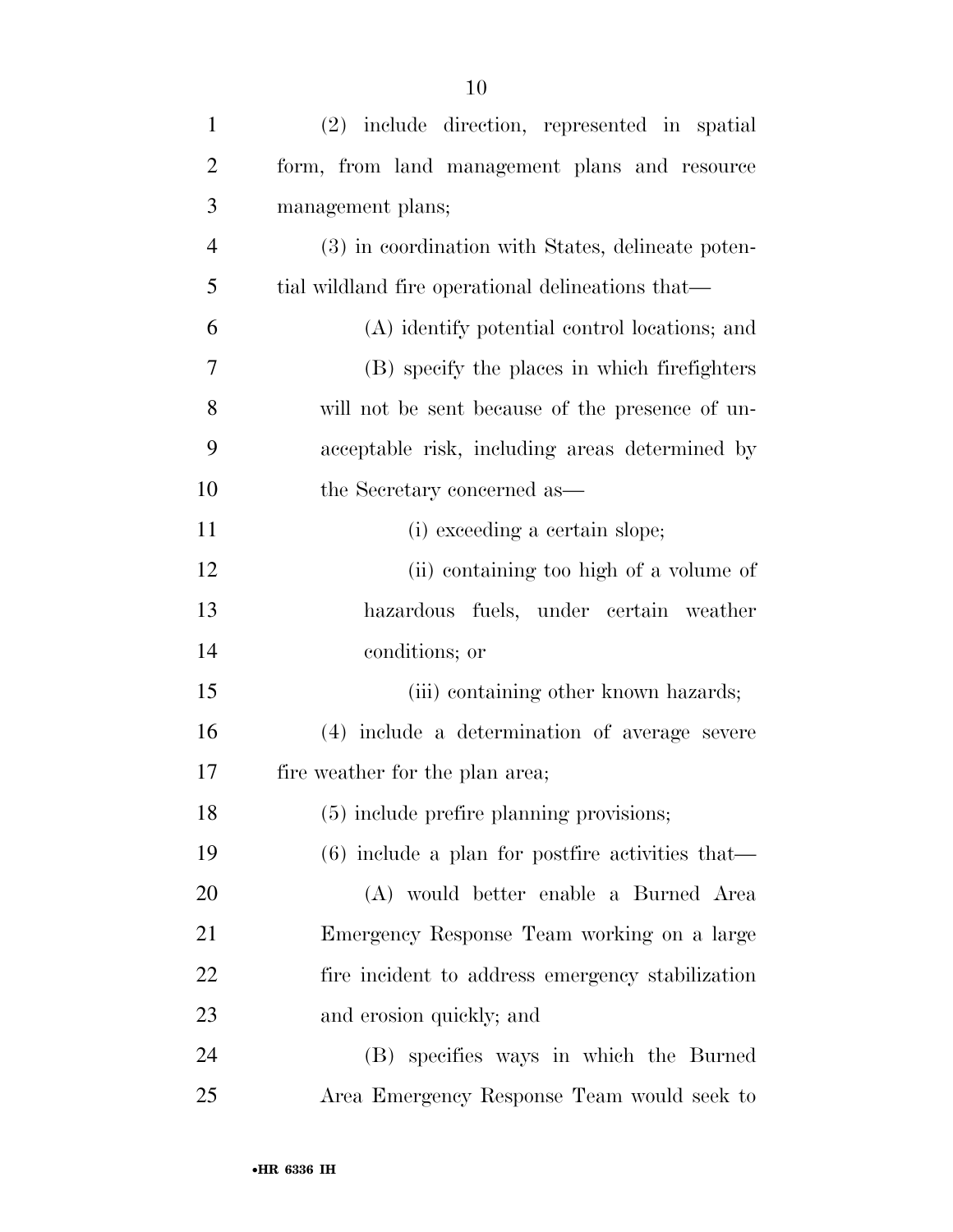tion shall be consistent with the fire management objec- tives and land management objectives in the applicable land management plan or resource management plan.

 (g) REVISIONS TO LAND MANAGEMENT PLANS AND RESOURCE MANAGEMENT PLANS.—A revision to a land management plan or resource management plan shall con- sider fire ecology and fire management in a manner that facilitates the issuance of direction for an incident re-sponse.

 (h) ENGAGEMENT DURING LAND MANAGEMENT PLANNING.—A supervisory employee of the Department of the Interior or the Department of Agriculture that is funded through a Firefighting Operations account estab- lished under section 101 shall participate directly in the creation or revision of an applicable land management plan or resource management plan to incorporate an as- sessment, protocol, or plan developed under this Act into the planning process.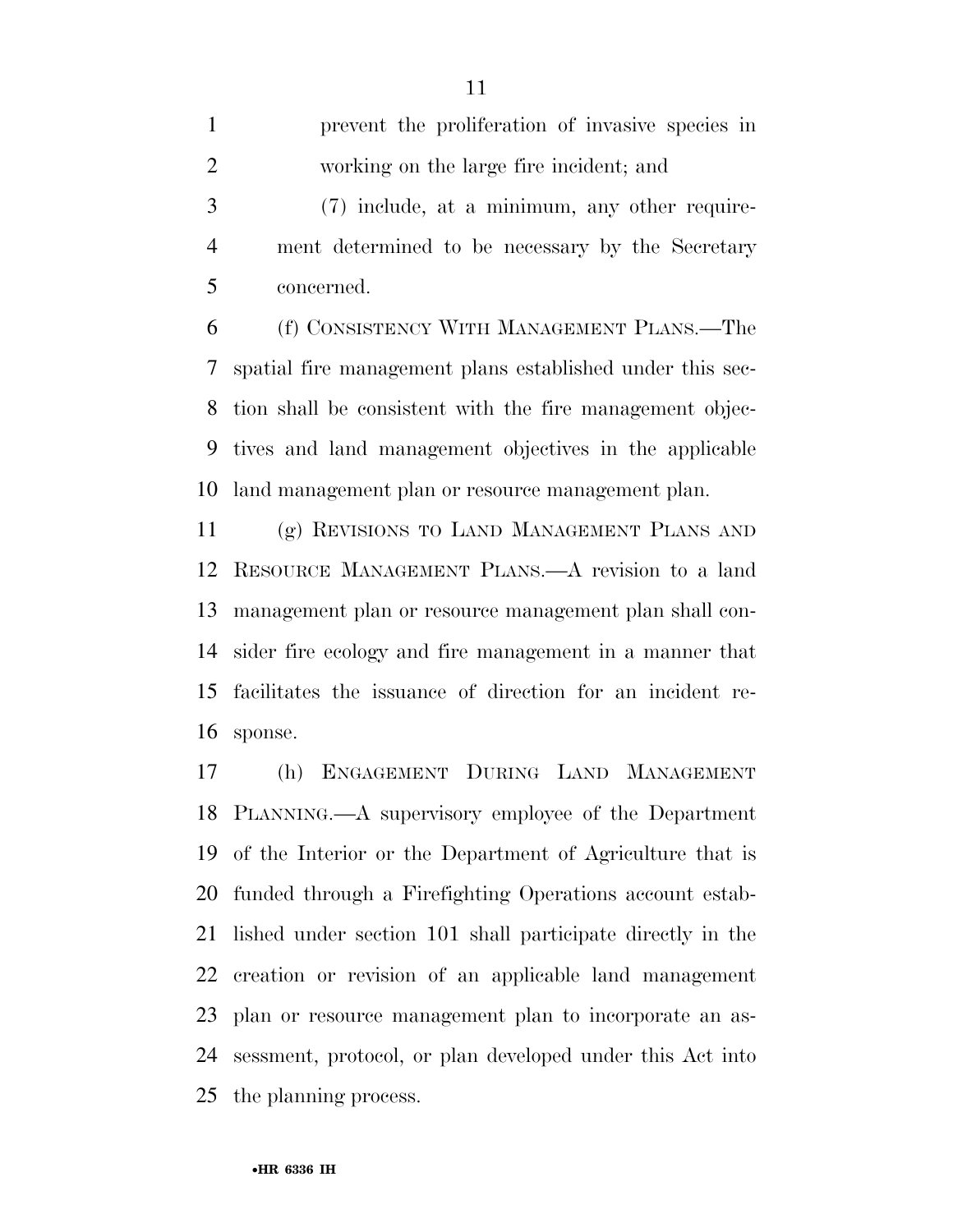| 1              | SEC. 104. ACCOUNTS TO ASSIST COMMUNITIES IN PLAN-           |
|----------------|-------------------------------------------------------------|
| $\overline{2}$ | NING AND PREPARING FOR WILDFIRES.                           |
| 3              | (a) ESTABLISHMENT OF ACCOUNTS.—There are es-                |
| 4              | tablished in the Treasury of the United States the fol-     |
| 5              | lowing accounts:                                            |
| 6              | (1) The Community-Supported Land-Use Plan-                  |
| 7              | ning Assistance account for the Department of Agri-         |
| 8              | culture.                                                    |
| 9              | (2) The Community-Supported Land-Use Plan-                  |
| 10             | ning Assistance account for the Department of the           |
| 11             | Interior.                                                   |
| 12             | (b) BUDGET ACTIVITIES WITHIN ACCOUNTS.—The                  |
| 13             | following activities shall be specified for funding within  |
| 14             | each Community-Supported Land-Use Planning Assist-          |
| 15             | ance account established by subsection (a):                 |
| 16             | (1) The Firewise Program operated by the Na-                |
| 17             | tional Fire Protection Association.                         |
| 18             | (2) Community wildfire protection programs.                 |
| 19             | (3) The Fire-Adapted Communities Learning                   |
| 20             | Network.                                                    |
| 21             | (4) Vegetation management by communities.                   |
| 22             | (c) AUTHORIZATION OF APPROPRIATIONS.—There                  |
| 23             | are authorized to be appropriated for fiscal year 2022 and  |
| 24             | each fiscal year thereafter for the accounts established by |
| 25             | subsection (a) such sums as are necessary to carry out      |
| 26             | this section, not to exceed $$200,000,000$ .                |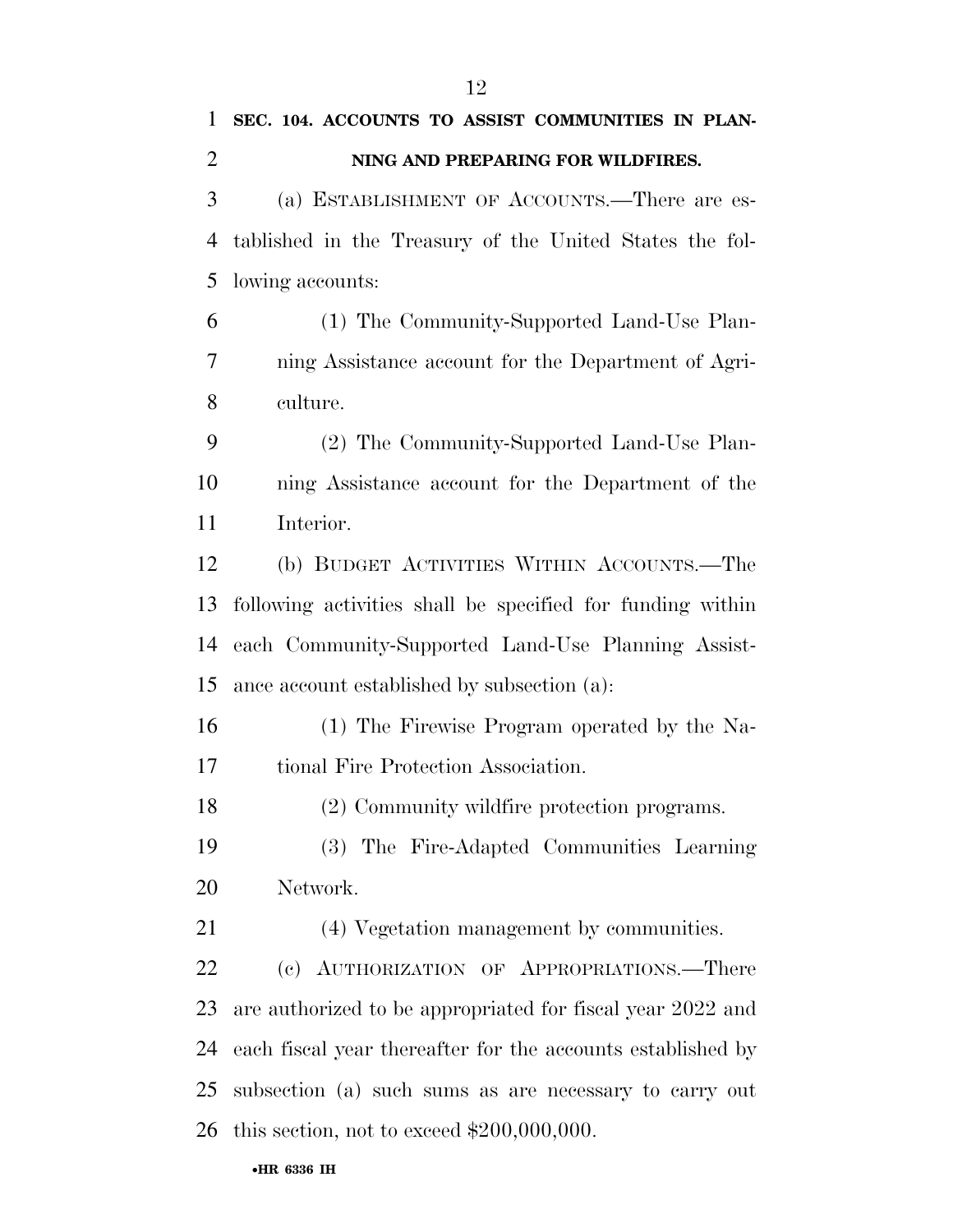(d) PRESIDENTIAL BUDGET REQUESTS.—For fiscal year 2023 and each fiscal year thereafter, each Secretary concerned shall submit through the budget request of the President and in accordance with subsection (c), a request for amounts in the Wildland Fire Management appropria- tion account of the Secretary concerned to carry out the activities described in subsection (b).

 (e) AUTHORIZED ACTIVITIES.—The Secretary con- cerned shall use amounts in the accounts established by subsection (a) as follows:

 (1) With respect to amounts appropriated for the activity described in subsection (b)(1), the Sec-retary concerned may—

 (A) cosponsor the Firewise Program; and (B) support the expansion of the Firewise Communities/USA Recognition Program to ad-ditional at-risk communities.

 (2) With respect to amounts appropriated for the activity described in subsection (b)(2), the Sec- retary concerned may provide assistance to at-risk communities to establish and revise—

 (A) a community wildfire protection plan (as defined in section 101 of the Healthy For- ests Restoration Act of 2003 (16 U.S.C. ); or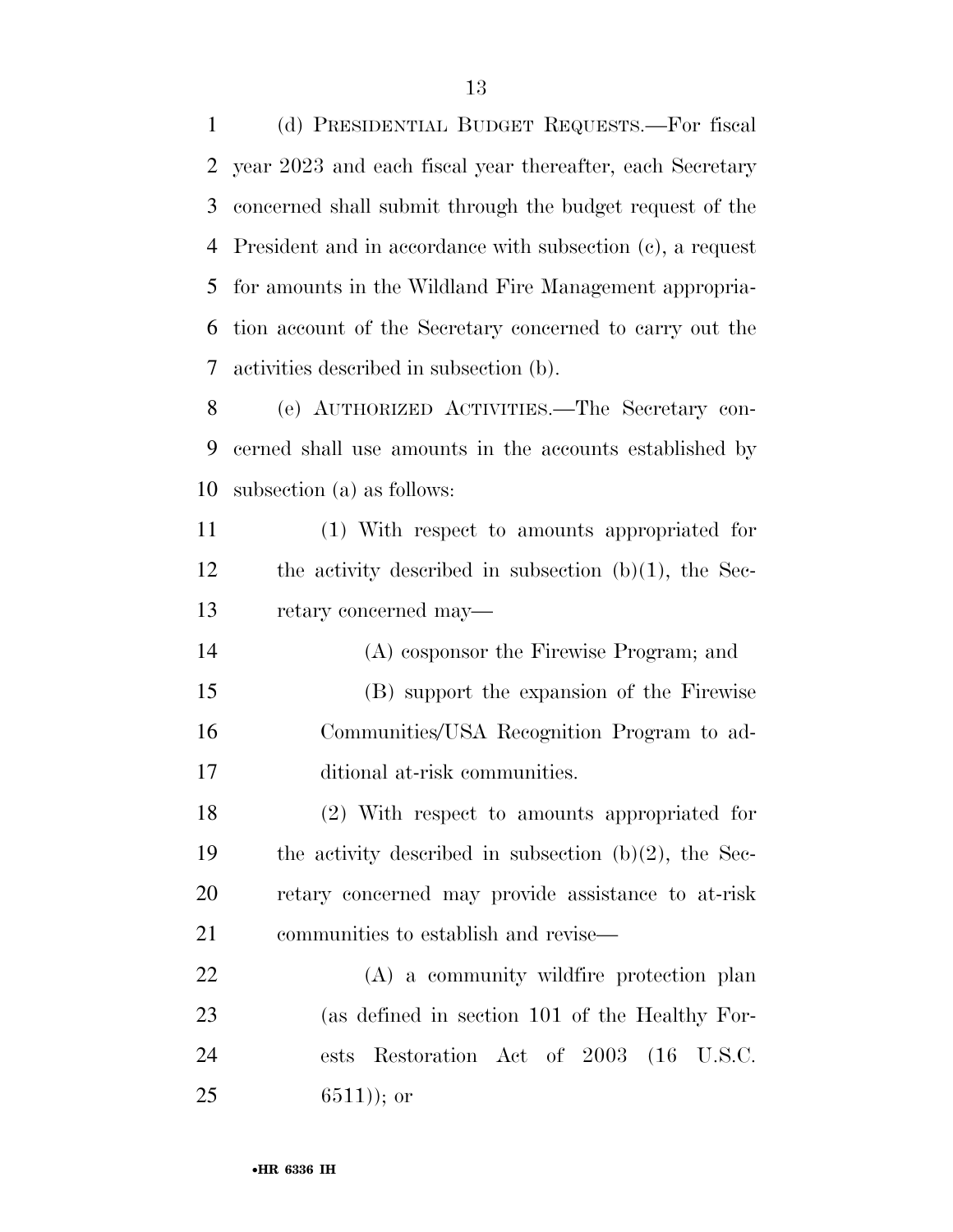| $\mathbf{1}$   | (B) a community evacuation plan.                         |
|----------------|----------------------------------------------------------|
| $\overline{2}$ | (3) With respect to amounts appropriated for             |
| 3              | the activity described in subsection $(b)(3)$ , the Sec- |
| $\overline{4}$ | retary concerned shall establish a small grant pro-      |
| 5              | gram to address local hazard reduction on Federal,       |
| 6              | State, or private land, subject to the conditions        |
| 7              | $that-$                                                  |
| 8              | $(A)$ a grant provided under the program—                |
| 9              | (i) may be awarded to an organization                    |
| 10             | in an at-risk community to address, in a                 |
| 11             | sole instance, a hazardous fuel in a specific            |
| 12             | location, including piling and burning, and              |
| 13             | implementing a prescribed fire on private                |
| 14             | land;                                                    |
| 15             | (ii) shall not exceed $$20,000$ ; and                    |
| 16             | (iii) shall require cost-sharing assist-                 |
| 17             | ance in an amount equal to not less than                 |
| 18             | 10 percent of the amount of the grant;                   |
| 19             | (B) the work identified for funding under                |
| 20             | the grant shall be accomplished by a team com-           |
| 21             | posed of, at a minimum—                                  |
| 22             | (i) a private citizen;                                   |
| 23             | (ii) a representative of a nonprofit or-                 |
| 24             | ganization; and                                          |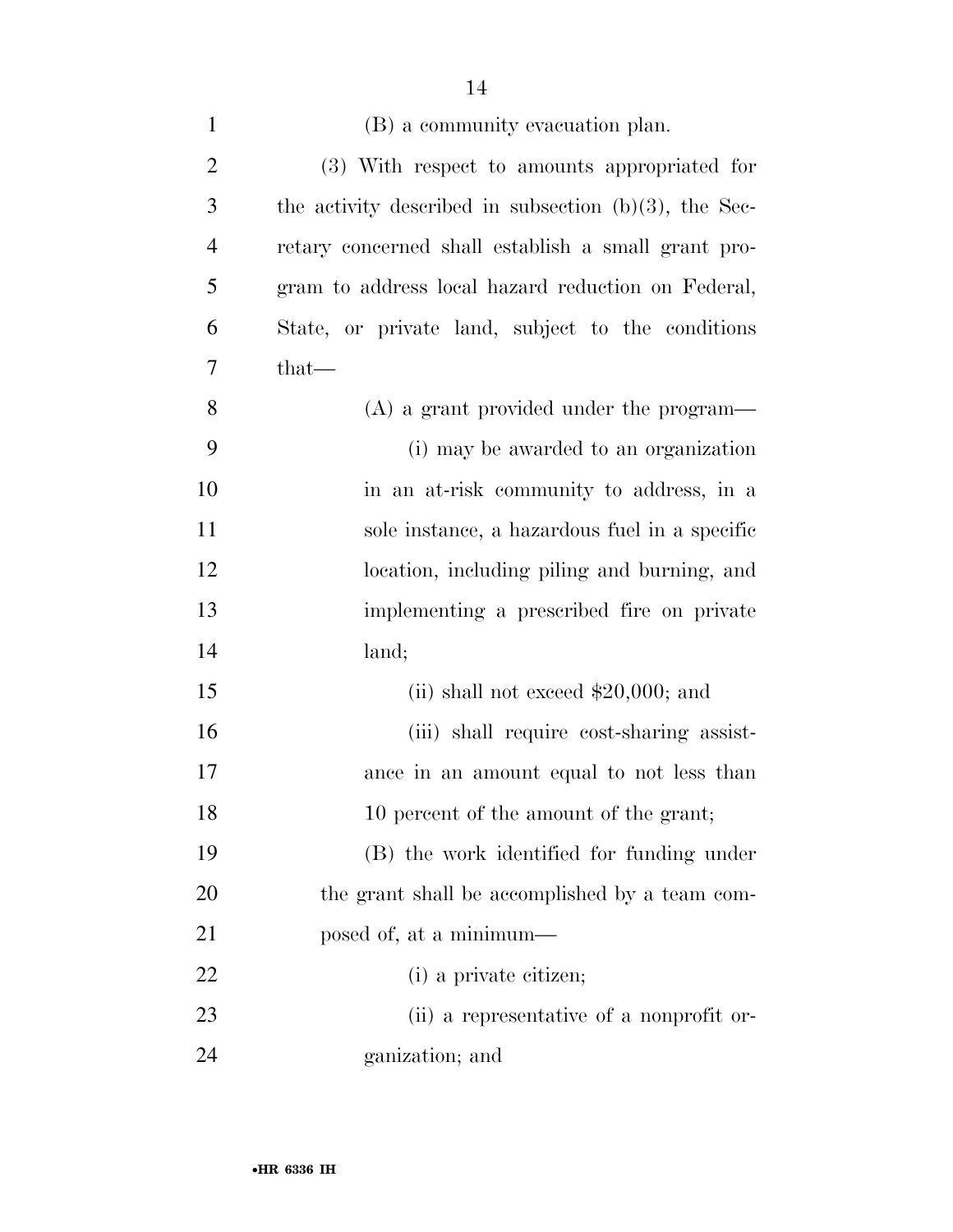| $\mathbf{1}$   | (iii) a local fire department, including                 |
|----------------|----------------------------------------------------------|
| $\overline{2}$ | a volunteer fire department;                             |
| 3              | (C) to be eligible for a grant under the                 |
| $\overline{4}$ | program, a strategic plan outlining the means            |
| 5              | by which the applicant will address a hazardous          |
| 6              | fuel shall be submitted to the Secretary con-            |
| 7              | cerned; and                                              |
| 8              | (D) on completion of a grant project, the                |
| 9              | grant recipient shall—                                   |
| 10             | (i) submit to the Secretary concerned                    |
| 11             | a report; and                                            |
| 12             | (ii) participate in training another                     |
| 13             | grant recipient during the following fiscal              |
| 14             | year.                                                    |
| 15             | (4) With respect to amounts appropriated for             |
| 16             | the activity described in subsection $(b)(4)$ , the Sec- |
| 17             | retary concerned may provide cost-sharing assistance     |
| 18             | for the establishment and operation of a local pro-      |
| 19             | gram in an at-risk community to assist homeowners        |
| 20             | in the disposal of brush and slash generated by haz-     |
| 21             | ard reduction activities.                                |
| 22             | SEC. 105. COMMUNITY SUPPORT DURING DISASTER RE-          |
| 23             | SPONSE.                                                  |
| 24             | (a) IN GENERAL.—The Secretaries shall establish a        |
| 25             | program to train and certify a citizen who wishes to be  |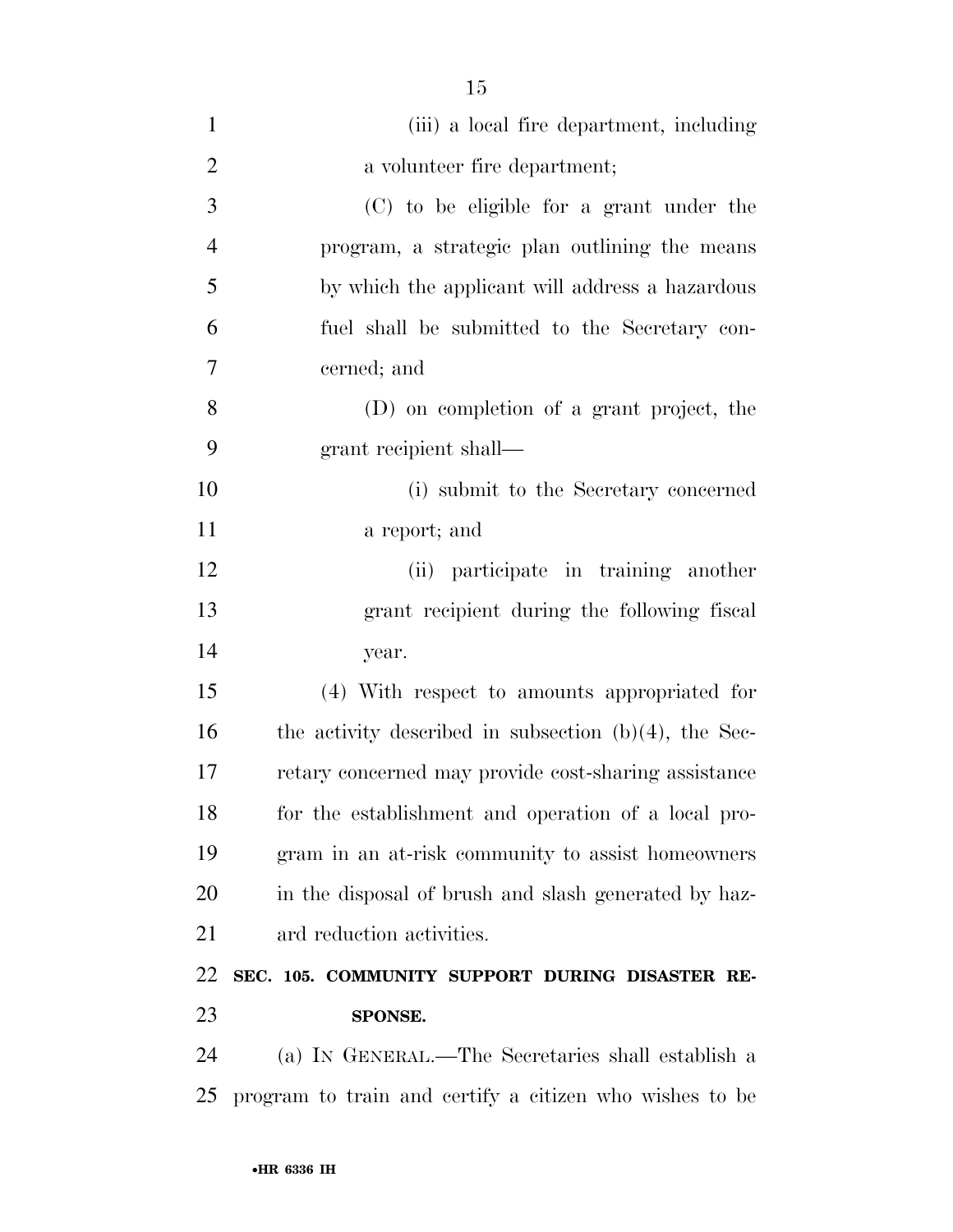able to volunteer to assist the Secretaries during a wildland fire incident.

(b) SERVICE.—

 (1) IN GENERAL.—The Secretaries shall estab- lish several categories of service for each manner in which a volunteer certified under this section may provide assistance.

 (2) DIRECT SUPPRESSION OF WILDLAND FIRES.—No volunteer certified under this section may engage in an operation to directly suppress a wildland fire.

 (3) DIRECTION.—A volunteer under this section shall—

 (A) report to a designee of an incident commander prior to providing any assistance on a wildland fire; and

 (B) operate continuously under the direc- tion of the designee while providing assistance on a wildland fire.

20 (c) CERTIFICATION.—

(1) CRITERIA.—

 (A) IN GENERAL.—The Secretaries shall certify volunteers to provide assistance for each category of service established under subsection (b).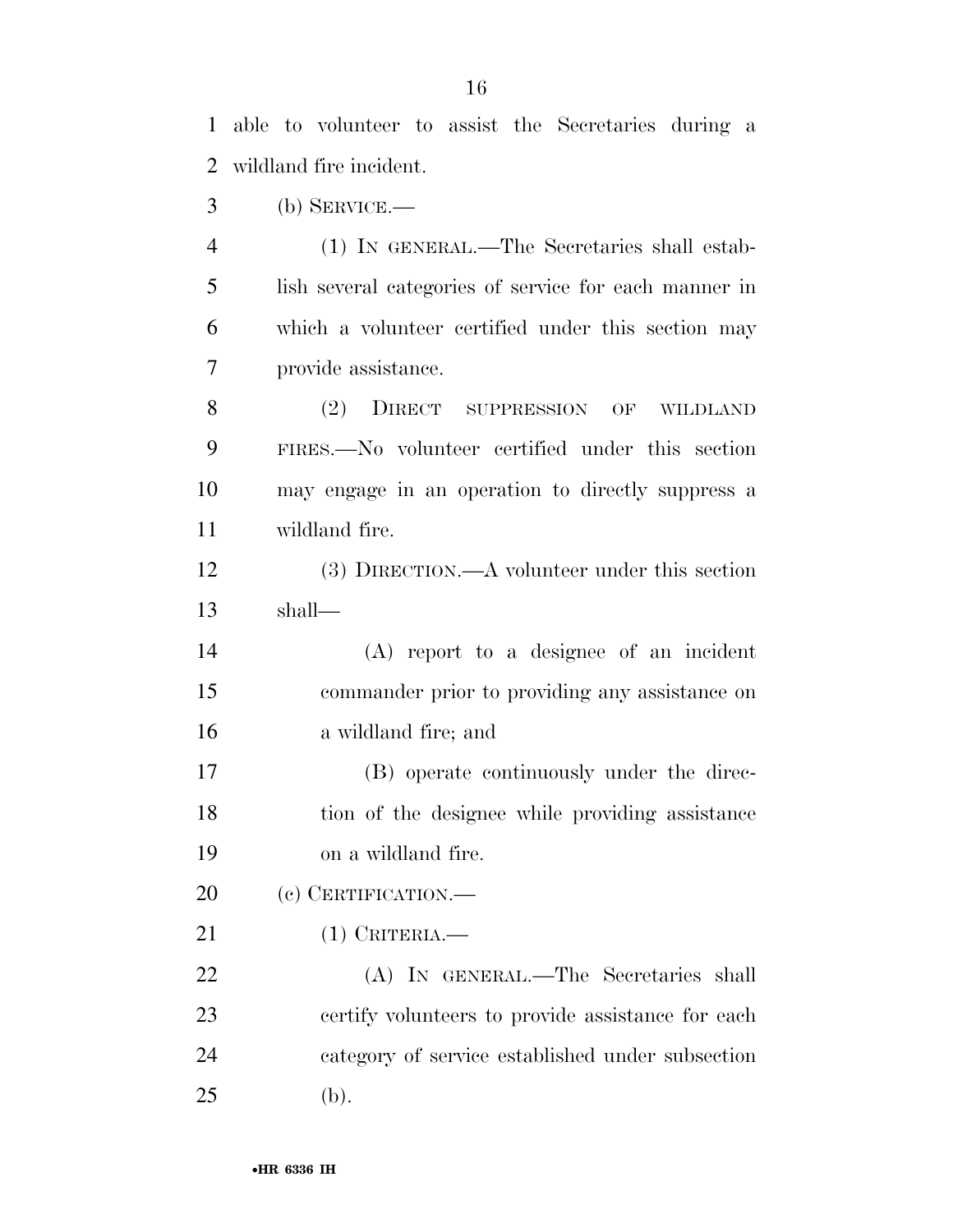| $\mathbf{1}$   | (B) ESTABLISHMENT OF CRITERIA.—The                 |
|----------------|----------------------------------------------------|
| $\overline{2}$ | Secretaries shall establish criteria for a volun-  |
| 3              | teer to be certified for each category of service. |
| $\overline{4}$ | (C) ATTENDANCE.—Attendance at training             |
| 5              | conducted under paragraph $(2)$ shall be 1 of the  |
| 6              | criteria established under subparagraph (B).       |
| 7              | (D) ASSESSMENT.—The Secretaries shall              |
| 8              | assess the knowledge, skills, or abilities, of a   |
| 9              | person prior to certifying a person to become a    |
| 10             | volunteer.                                         |
| 11             | $(2)$ TRAINING.—                                   |
| 12             | (A) IN GENERAL.—The Secretaries shall              |
| 13             | regularly conduct training for citizens who de-    |
| 14             | sire to be certified as volunteers.                |
| 15             | (B) CONTENT.—The training shall include,           |
| 16             | at a minimum, a safety component in an effort      |
| 17             | to minimize inherent threats to volunteers and     |
| 18             | maximize the safety of a volunteer, to the max-    |
| 19             | imum extent practicable, as a volunteer pro-       |
| 20             | vides assistance on a wildland fire.               |
| 21             | (C) FREQUENCY.—The Secretaries shall               |
| 22             | offer, at a minimum, 1 training session in each    |
| 23             | State with significant wildfire risk, not less     |
| 24             | than every 2 years.                                |
| 25             | $(3)$ IDENTIFICATION.—                             |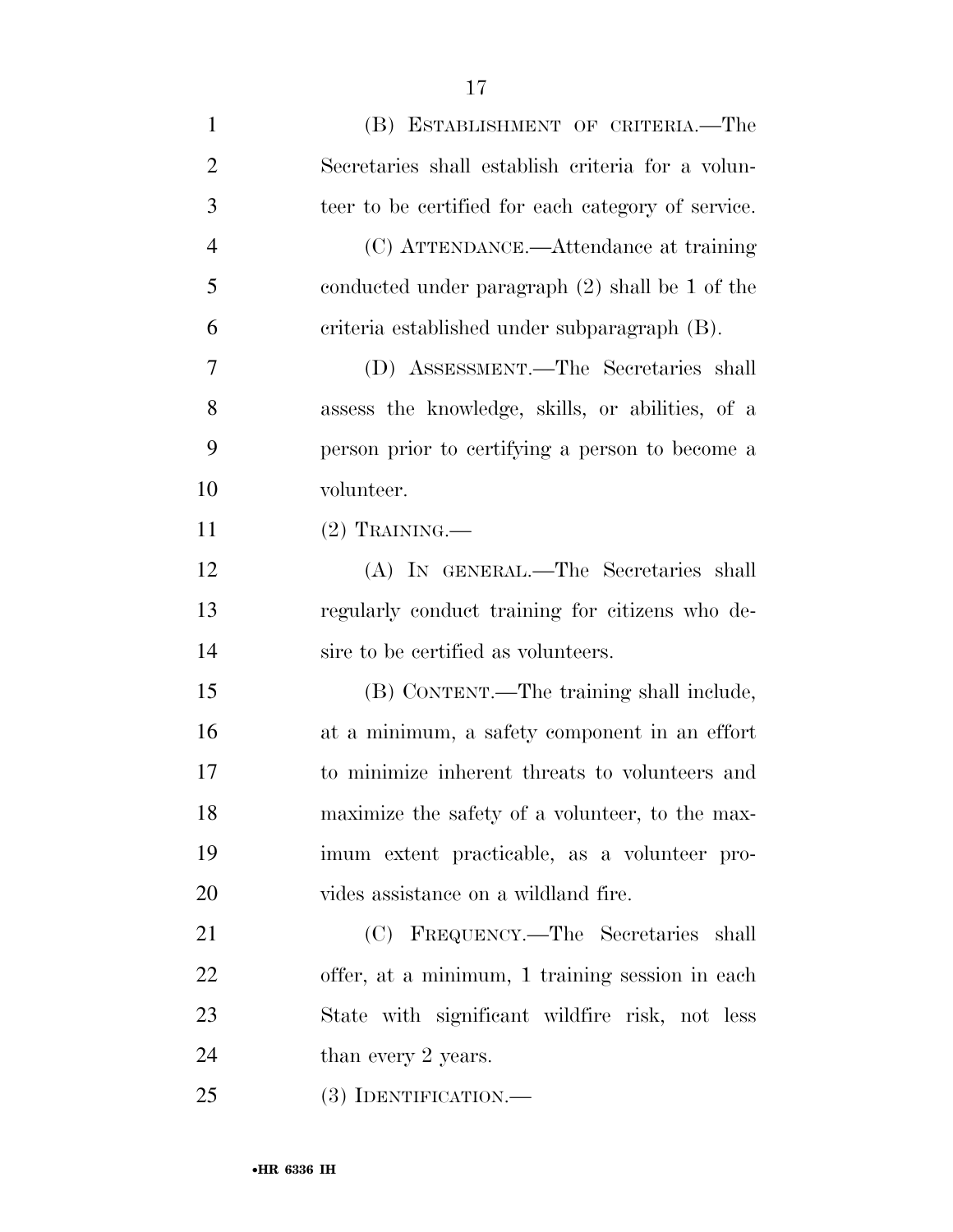(A) IN GENERAL.—On the certification of a volunteer, the Secretary concerned shall pro- vide to the volunteer a means of identification as a volunteer. (B) DISPLAY.—A volunteer certified under this section shall display, continuously while as- sisting in a wildland fire, the means of identi- fication. **TITLE II—WILDFIRE DETECTION AND SUPPRESSION SUPPORT SEC. 201. WILDFIRE DETECTION EQUIPMENT.**  To the extent practicable, the Secretary concerned shall— (1) expedite the placement of wildfire detection equipment, such as sensors, cameras, and other rel- evant equipment, in areas at risk of wildfire; (2) expand the use of satellite data to assist wildfire response; and (3) expedite any permitting required by the Secretary concerned for the installation, mainte- nance, or removal of wildfire detection equipment. **SEC. 202. GRANT PROGRAM FOR SLIP-ON TANK UNITS.**  (a) IN GENERAL.—The Secretaries shall establish a program to award to an eligible State or unit of local gov-ernment each year grants to acquire slip-on tank and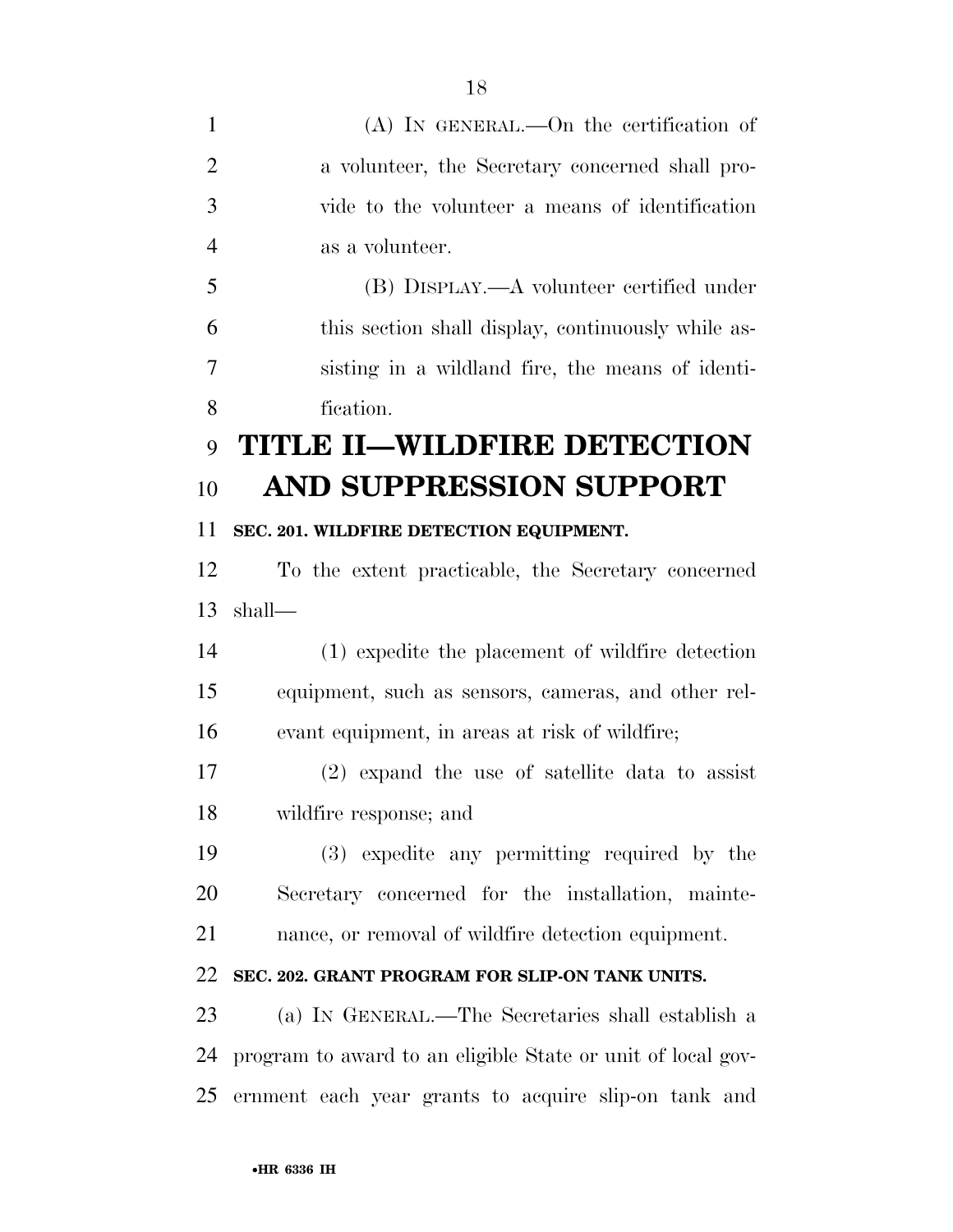| $\mathbf{1}$   | pump units (referred to in this section as "slip-on units") |
|----------------|-------------------------------------------------------------|
| $\overline{2}$ | for a surge capacity of resources for fire suppression.     |
| 3              | $(b)$ ELIGIBILITY.—                                         |
| $\overline{4}$ | (1) IN GENERAL.—To be eligible to receive a                 |
| 5              | grant under this section, a State or unit of local gov-     |
| 6              | ernment shall—                                              |
| 7              | $(A)$ submit an application at such time, in                |
| 8              | such manner, and containing such information                |
| 9              | as the Secretaries may require; and                         |
| 10             | (B) contribute non-Federal funds in ac-                     |
| 11             | cordance with paragraph $(2)$ .                             |
| 12             | (2) COST-SHARE REQUIREMENTS.—The<br>non-                    |
| 13             | Federal share of the cost of acquiring slip-on units        |
| 14             | using a grant under this section shall be not less          |
| 15             | than 25 percent.                                            |
| 16             | $(c)$ USE OF FUNDS.—                                        |
| 17             | (1) IN GENERAL.—Grants awarded under this                   |
| 18             | section shall be used only for the acquisition of not       |
| 19             | fewer than 30 slip-on units.                                |
| 20             | (2) RESTRICTIONS.—A recipient of a grant                    |
| 21             | under this section—                                         |
| 22             | (A) shall be responsible for the cost of the                |
| 23             | maintenance and use of the slip-on units; and               |
| 24             | (B) may not use grant funds for a cost de-                  |
| 25             | scribed in subparagraph $(A)$ .                             |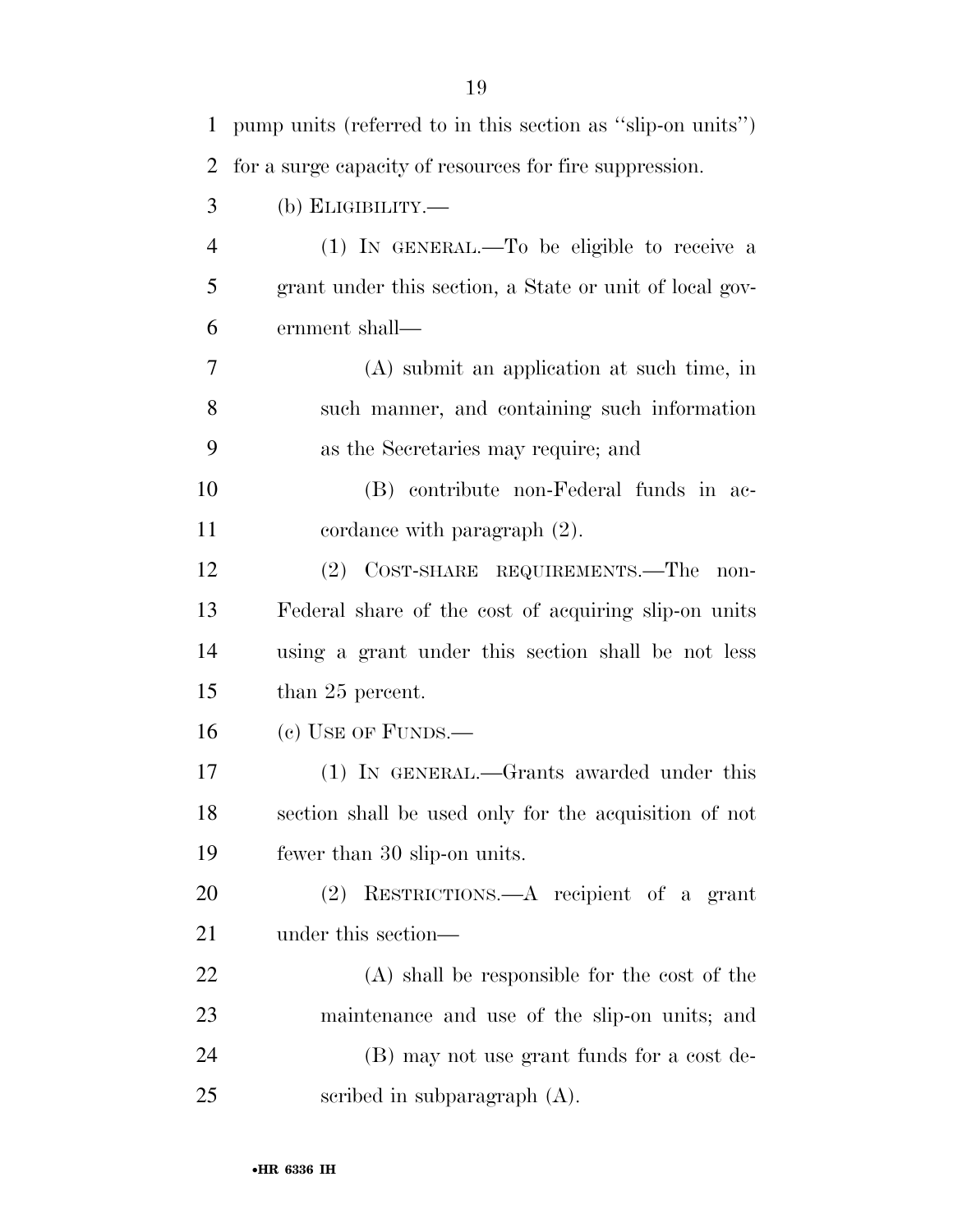| $\mathbf{1}$     | (d) REQUIREMENTS FOR OPERATION OF SLIP-ON               |
|------------------|---------------------------------------------------------|
| 2                | UNITS.—A recipient of a grant under this section shall— |
| 3                | (1) in maintaining and storing the slip-on              |
| 4                | units—                                                  |
| 5                | (A) store and mount a slip-on unit on a ve-             |
| 6                | hicle only during—                                      |
| $\boldsymbol{7}$ | (i) a period of extreme fire danger; or                 |
| 8                | (ii) an active wildland fire;                           |
| 9                | (B) designate a vehicle and personnel to be             |
| 10               | used with each slip-on unit;                            |
| 11               | (C) make any necessary modification to a                |
| 12               | designated vehicle to ensure compatibility with         |
| 13               | the use of the slip-on unit;                            |
| 14               | (D) train designated personnel to use the               |
| 15               | slip-on unit;                                           |
| 16               | (E) ensure designated personnel possess el-             |
| 17               | ementary wildland fire management skills, in-           |
| 18               | cluding post-fire-front structure-protection tac-       |
| 19               | tics; and                                               |
| 20               | (F) maintain each slip-on unit in good, us-             |
| 21               | able condition for a period of not fewer than 20        |
| 22               | years;                                                  |
| 23               | $(2)$ during a large, active wildland fire—             |
| 24               | (A) staff each designated vehicle equipped              |
| 25               | with a slip-on unit with—                               |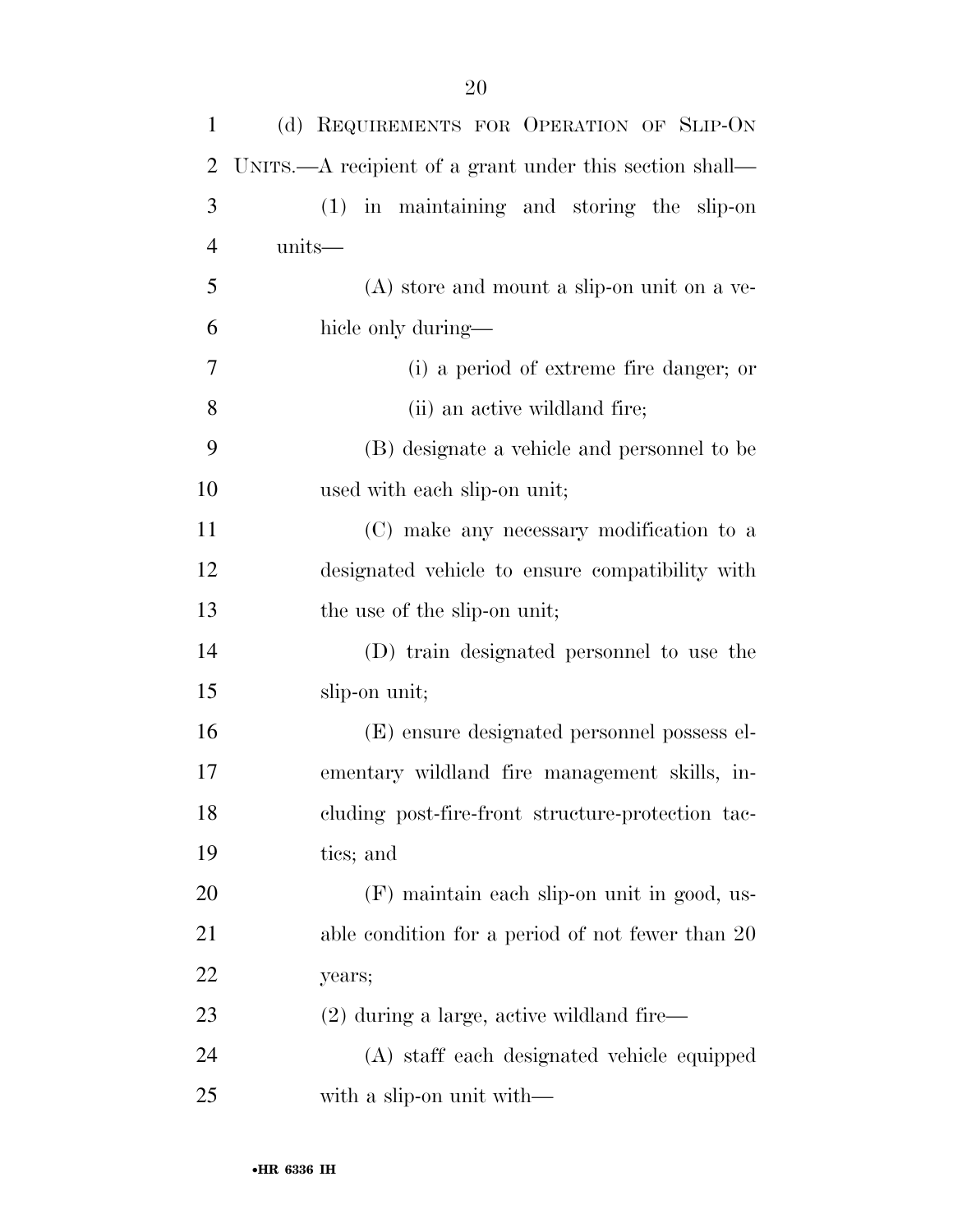| $\mathbf{1}$                     | (i) a person designated under para-                      |
|----------------------------------|----------------------------------------------------------|
| $\overline{2}$                   | graph $(1)(B)$ ; and                                     |
| 3                                | (ii) a trained firefighter, regardless of                |
| $\overline{4}$                   | whether the trained firefighter is paid, vol-            |
| 5                                | unteer, or off-duty but paid;                            |
| 6                                | (B) organize each designated vehicle                     |
| 7                                | equipped with a slip-on unit into a team with            |
| 8                                | other designated vehicles under the direction of         |
| 9                                | a qualified task force leader; and                       |
| 10                               | (C) use each designated vehicle equipped                 |
| 11                               | with a slip-on unit primarily for the purpose of         |
| 12                               | following behind the wildland fire front—                |
| 13                               | (i) to prevent homes from igniting;                      |
| 14                               | and                                                      |
| 15                               | (ii) to alert fire engines of structures                 |
| 16                               | that have ignited; and                                   |
| 17                               | (3) comply with any other requirements deter-            |
| 18                               | mined to be necessary by the Secretaries, including      |
| 19                               | any minimum requirements for a slip-on unit and          |
| 20                               | any additional required equipment.                       |
| 21                               | SEC. 203. ASSISTANCE TO STATES FOR OPERATION OF AIR      |
| 22                               | <b>TANKERS.</b>                                          |
| 23                               | The Secretary concerned may provide funding to           |
| 24                               | States to enable States to operate not more than 50 sin- |
| gle-engine air tankers if—<br>25 |                                                          |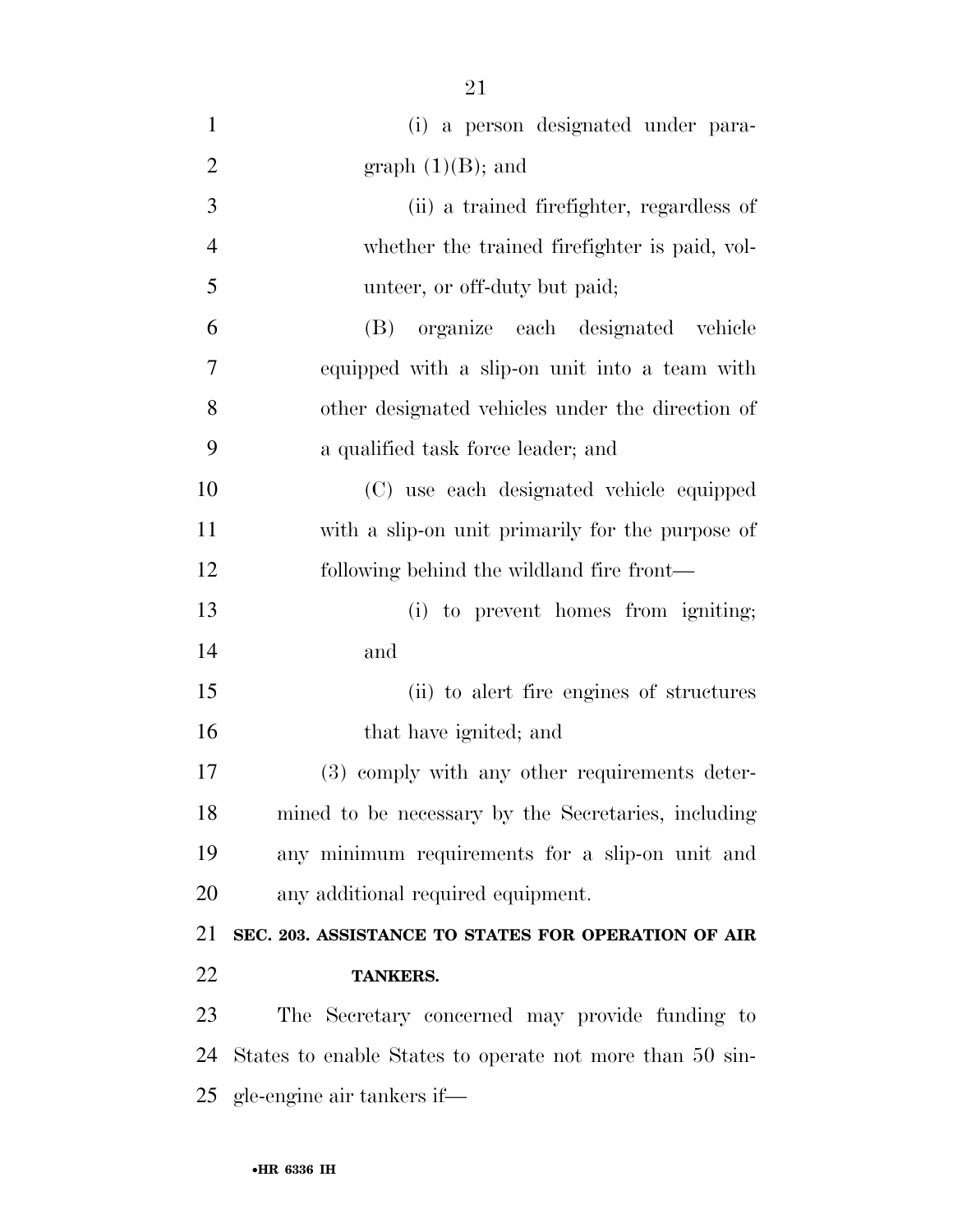| $\mathbf{1}$   | $(1)$ the single-engine air tanker is government-     |
|----------------|-------------------------------------------------------|
| $\overline{2}$ | owned and contractor-operated or government-owned     |
| 3              | and government-operated;                              |
| $\overline{4}$ | $(2)$ a State receiving funding for a single-engine   |
| 5              | air tanker under this section shares the cost with    |
| 6              | the Secretary of the acquisition and operation of the |
| 7              | aircraft; and                                         |
| 8              | $(3)$ the single-engine air tanker—                   |
| 9              | (A) shall be used for initial attack; and             |
| 10             | (B) shall not be used for large fire aviation         |
| 11             | support.                                              |
| 12             | SEC. 204. RESEARCH AND DEVELOPMENT OF UNMANNED        |
|                |                                                       |
| 13             | AIRCRAFT SYSTEM FIRE APPLICATIONS.                    |
| 14             | (a) DEFINITIONS.—In this section:                     |
| 15             | COVERED UNMANNED AIRCRAFT<br>(1)<br><b>TEST</b>       |
| 16             | RANGE.—The term "covered unmanned aircraft test       |
| 17             | range" means a test range that is approved of or      |
| 18             | designated by the Administrator of the Federal        |
| 19             | Aviation Administration for the testing of unmanned   |
| 20             | aircraft systems, as required under section 44803 of  |
| 21             | title 49, United States Code.                         |
| 22             | (2) UNMANNED AIRCRAFT SYSTEM.—The term                |
| 23             | "unmanned aircraft system" means an unmanned          |
| 24             | aircraft and associated elements (including commu-    |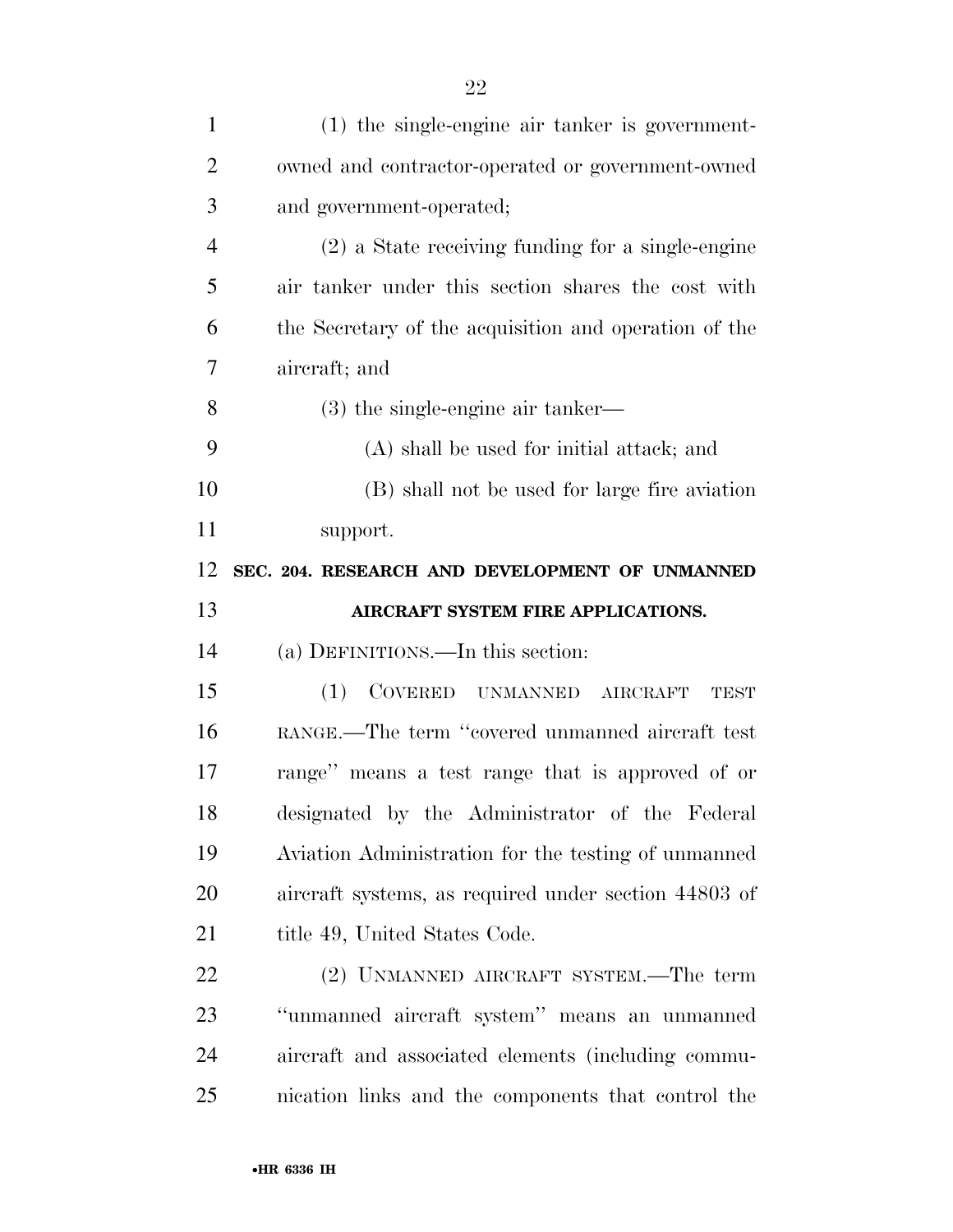unmanned aircraft) that are required for the oper- ator to operate safely and efficiently in the national airspace system of the Federal Aviation Administra-tion.

 (b) JOINT FIRE SCIENCE PROGRAM.—The Secretary of the Interior shall, acting through the Joint Fire Science Program, work with covered unmanned aircraft test ranges to carry out research and development of un-manned aircraft system fire applications.

 (c) AUTHORIZATION OF APPROPRIATIONS.—There are authorized to be appropriated to the Secretary of the Interior such sums as are necessary to carry out this sec-tion.

## **SEC. 205. STUDY ON EFFECTS OF DRONE INCURSIONS ON**

### **WILDFIRE SUPPRESSION.**

(a) DEFINITIONS.—In this section:

 (1) DRONE.—The term ''drone'' means an un- manned aircraft system owned by a private indi-vidual or entity.

 (2) DRONE INCURSION.—The term ''drone in- cursion'' means the operation of a drone within any airspace for which the Administrator of the Federal Aviation Administration has issued a temporary flight restriction because of a wildfire.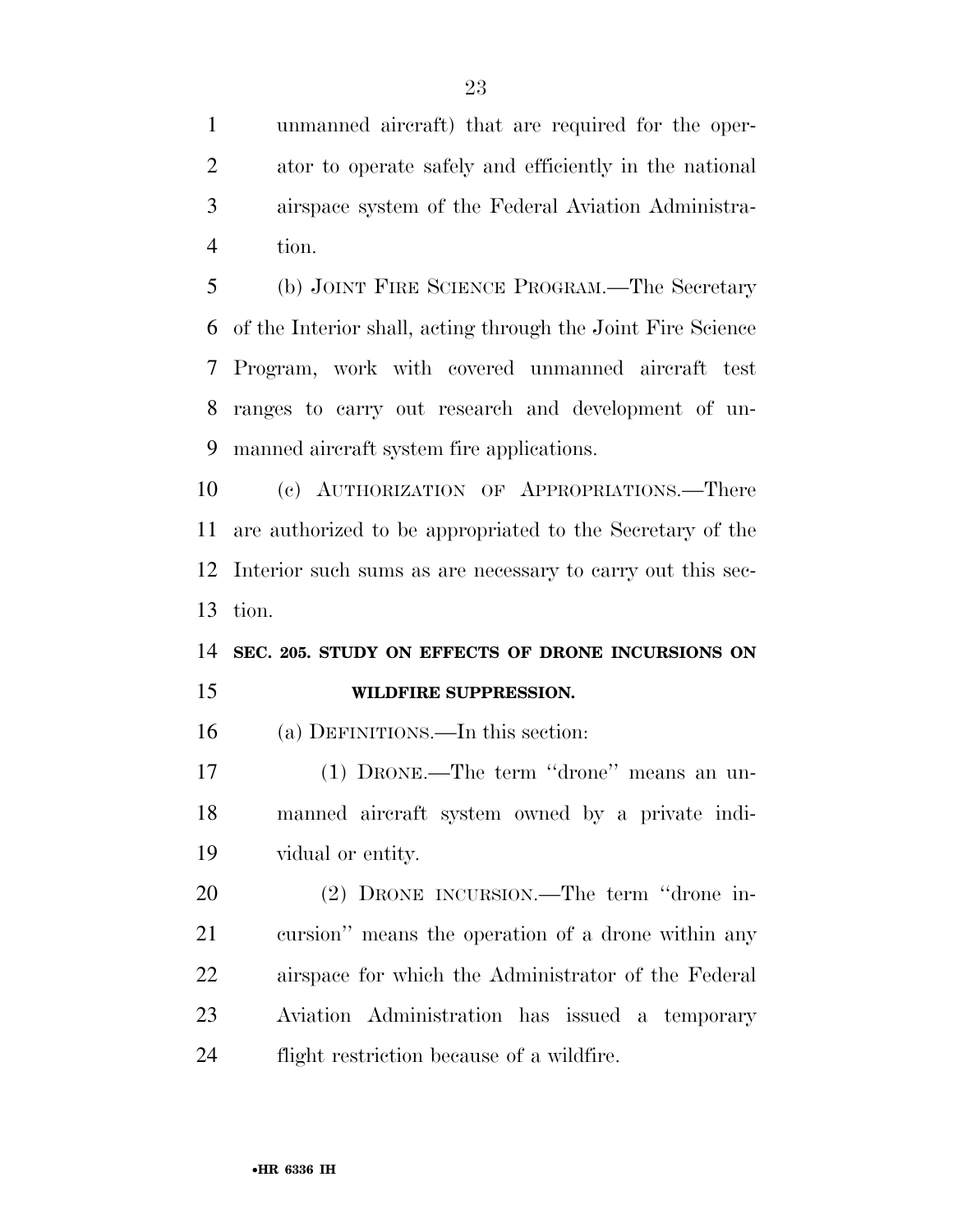| $\mathbf{1}$   | (3) SECRETARY.—The term "Secretary" means                    |
|----------------|--------------------------------------------------------------|
| $\overline{2}$ | the Secretary of the Interior, acting through the Di-        |
| 3              | rector of the Bureau of Land Management.                     |
| $\overline{4}$ | (b) STUDY REQUIRED.—The Secretary, in consulta-              |
| 5              | tion with the Secretary of Agriculture, acting through the   |
| 6              | Chief of the Forest Service, shall conduct a study on the    |
| 7              | effects of drone incursions on wildfire suppression with re- |
| 8              | spect to land managed by the Department of the Interior      |
| 9              | or the Department of Agriculture.                            |
| 10             | (c) STUDY CONTENTS.—In conducting the study re-              |
| 11             | quired under subsection (b), the Secretary shall—            |
| 12             | $(1)$ determine, for each of the 5 most recent               |
| 13             | calendar years—                                              |
| 14             | (A) the number of occurrences in which a                     |
| 15             | drone incursion interfered with wildfire suppres-            |
| 16             | sion; and                                                    |
| 17             | (B) the effect of each occurrence described                  |
| 18             | in subparagraph $(A)$ on-                                    |
| 19             | (i) the length of time required to                           |
| 20             | achieve complete suppression;                                |
| 21             | (ii) the effectiveness of aerial fire-                       |
| 22             | fighting responses; and                                      |
| 23             | (iii) the amounts expended by the                            |
| 24             | Federal Government; and                                      |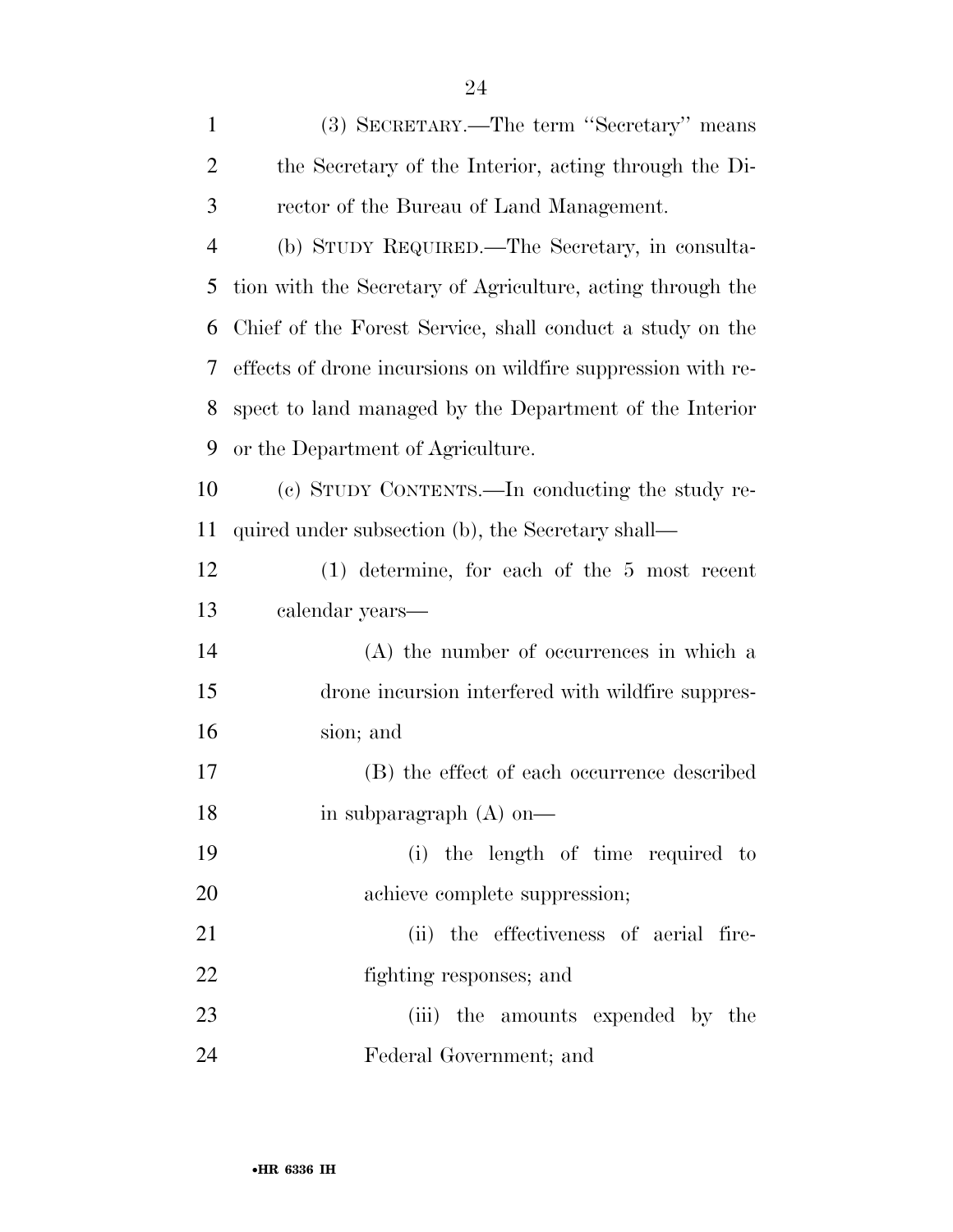| $\mathbf{1}$   | (2) evaluate the feasibility and effectiveness of         |
|----------------|-----------------------------------------------------------|
| $\overline{2}$ | various actions to prevent drone incursions, includ-      |
| 3              | $ing$ —                                                   |
| $\overline{4}$ | (A) the use of reasonable force to disable,               |
| 5              | damage, or destroy a drone;                               |
| 6              | (B) the seizure of a drone, including sei-                |
| 7              | zure with a net device; and                               |
| 8              | (C) the dissemination of educational mate-                |
| 9              | rials relating to the effects of drone incursions         |
| 10             | on wildfire suppression.                                  |
| 11             | (d) REPORT.—Not later than 18 months after the            |
| 12             | date of enactment of this Act, the Secretary shall submit |
| 13             | to the Committee on Energy and Natural Resources of       |
| 14             | the Senate and the Committee on Natural Resources of      |
| 15             | the House of Representatives a report describing—         |
| 16             | $(1)$ the findings of the study required under            |
| 17             | subsection (b); and                                       |
| 18             | (2) any recommendations of the Secretary relat-           |
| 19             | ing to those findings.                                    |
| 20             | SEC. 206. STUDY ON WILDFIRE DETECTION EQUIPMENT           |
| 21             | AND INTEGRATION OF ARTIFICIAL INTEL-                      |
| 22             | LIGENCE TECHNOLOGIES.                                     |
| 23             | (a) IN GENERAL.—The Secretaries shall conduct a           |
| 24             | study on-                                                 |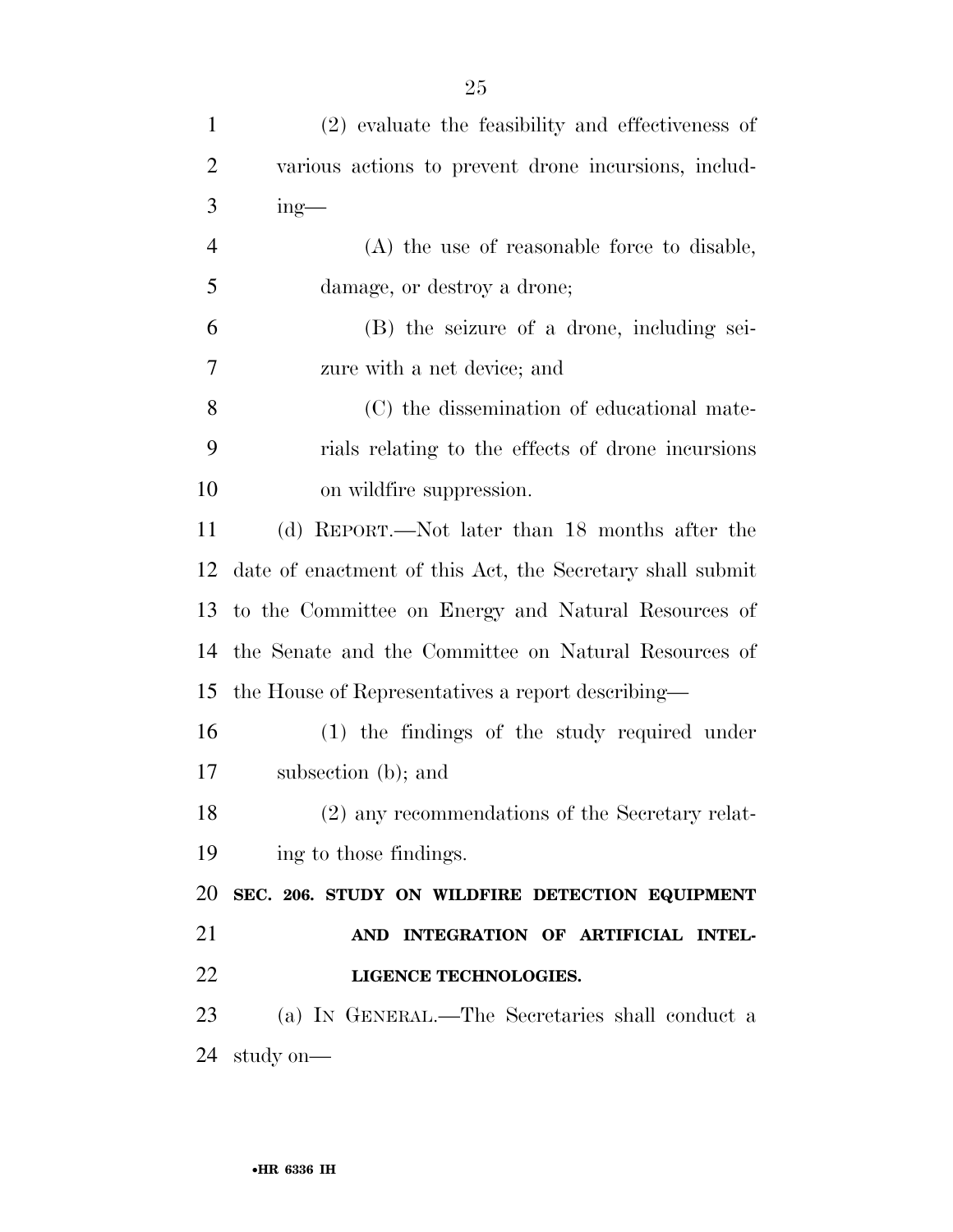| $\mathbf{1}$   | (1) the effectiveness and limitations on the de-            |
|----------------|-------------------------------------------------------------|
| $\overline{2}$ | ployment and application of each wildfire detection         |
| 3              | equipment technology with respect to detection, con-        |
| $\overline{4}$ | firmation, geolocation, predictability of wildfire          |
| 5              | spread, suppression resource management, post-fire          |
| 6              | forensies, and surface rehabilitation;                      |
| 7              | (2) how each technology described in paragraph              |
| $8\,$          | (1), with proper and timely deployment and use, can         |
| 9              | provide for the most effective and efficient means of       |
| 10             | dealing with the threat and the reality of wildland         |
| 11             | fires;                                                      |
| 12             | (3) the integration of artificial intelligence with         |
| 13             | real-time imagery and weather data provided by              |
| 14             | wildfire detection equipment technology; and                |
| 15             | (4) how the integration of artificial intelligence          |
| 16             | described in paragraph (3) can enhance the value of         |
| 17             | each wildfire detection equipment technology, indi-         |
| 18             | vidually and collectively.                                  |
| 19             | (b) SUBMISSION AND PUBLIC AVAILABILITY.—Not                 |
| 20             | later than 2 years after the date of enactment of this Act, |
| 21             | the Secretaries shall submit to the congressional commit-   |
| 22             | tees and make publicly available the results of the study   |
| 23             | conducted under subsection (a).                             |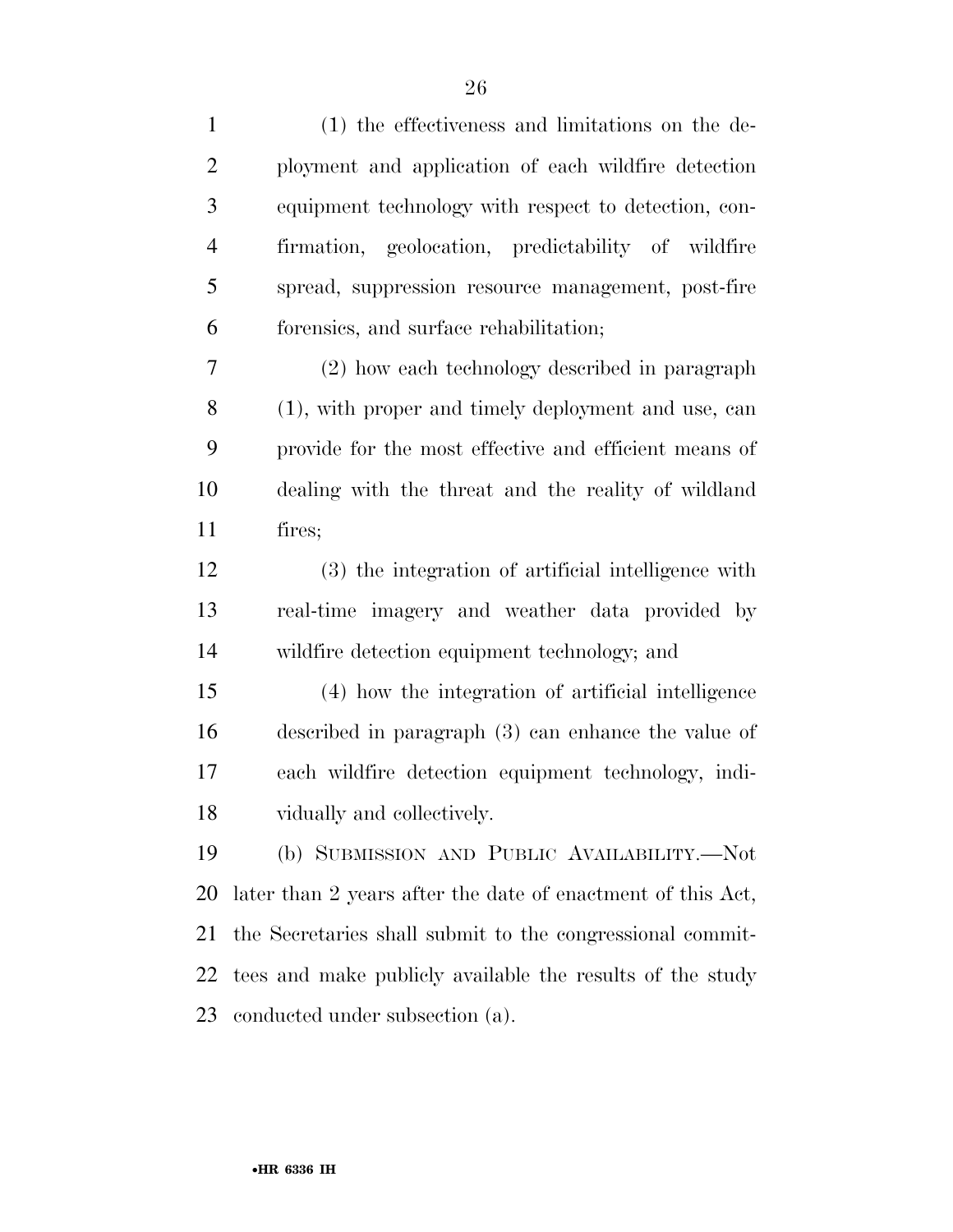## **TITLE III—POST-FIRE RECOVERY SUPPORT**

 **SEC. 301. FUNDING FOR ONLINE GUIDES FOR POST-FIRE ASSISTANCE.** 

 (a) USE OF SERVICES OF OTHER AGENCIES.—Sec- tion 201(a) of the Robert T. Stafford Disaster Relief and Emergency Assistance Act (42 U.S.C. 5131(a)) is amend-ed—

 (1) in paragraph (7), by striking the period at 10 the end and inserting "; and"; and

(2) by adding at the end the following:

12  $\frac{1}{8}$  post-disaster assistance.".

 (b) FUNDING FOR ONLINE GUIDES FOR ASSIST- ANCE.—Section 201 of the Robert T. Stafford Disaster Relief and Emergency Assistance Act (42 U.S.C. 5131) is amended by adding at the end the following:

 ''(e) FUNDING FOR ONLINE GUIDES FOR ASSIST-ANCE.—

19 "(1) IN GENERAL.—The Administrator of the Federal Emergency Management Agency may enter into a cooperative agreement to provide funding to a State agency established under subsection (c) to establish and operate a website to provide informa-tion relating to post-fire recovery funding and re-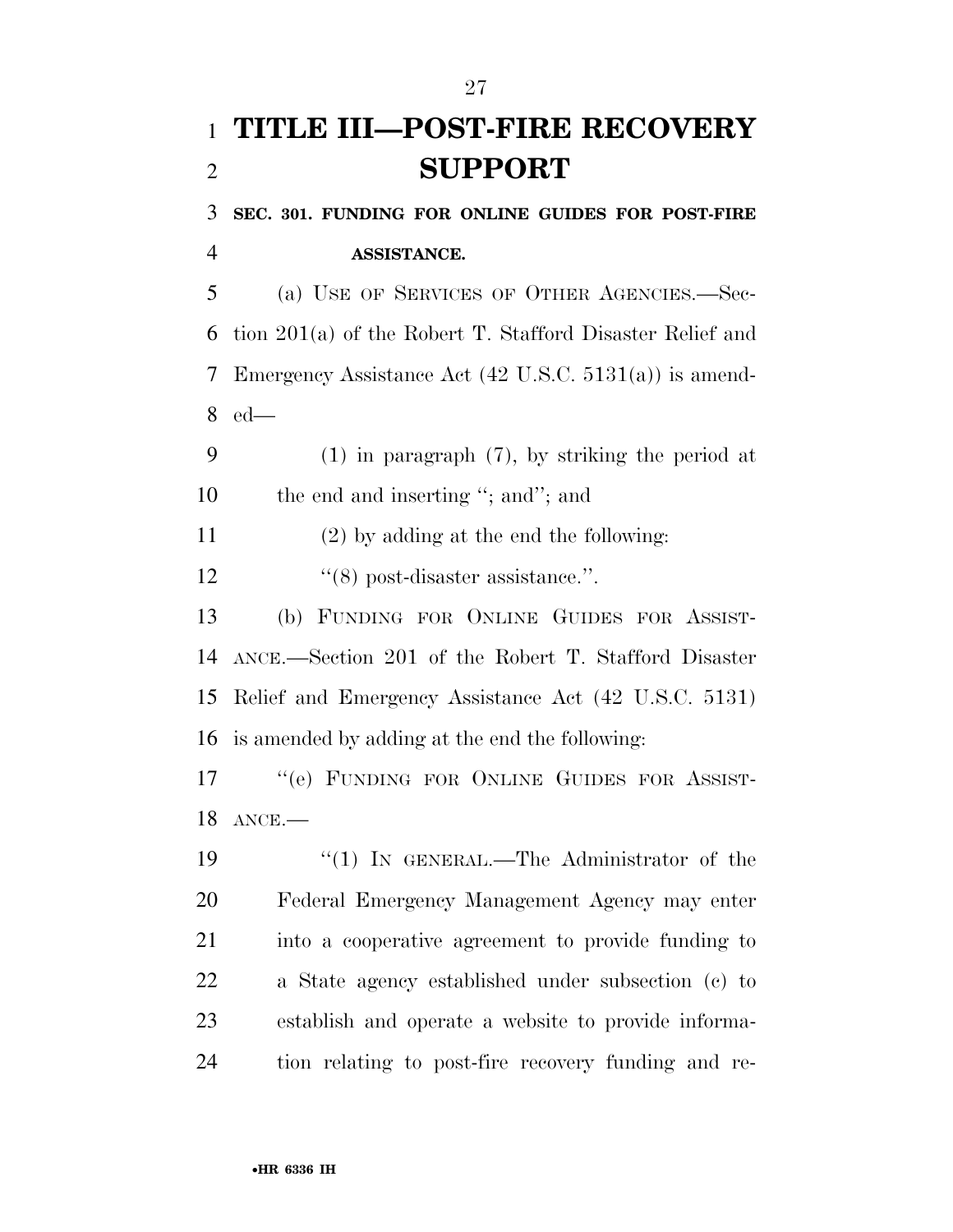| $\mathbf{1}$   | sources to a community or an individual impacted by |
|----------------|-----------------------------------------------------|
| $\overline{2}$ | a wildland fire.                                    |
| 3              | "(2) MANAGEMENT.— $A$ website created under         |
| $\overline{4}$ | this subsection shall be—                           |
| 5              | $\lq\lq$ managed by the State agency; and           |
| 6              | $\lq\lq$ suitable for the residents of the State    |
| $\overline{7}$ | of the State agency.                                |
| 8              | "(3) CONTENT.—The Administrator may enter           |
| 9              | into a cooperative agreement to establish a website |
| 10             | under this subsection only to provide 1 or more of  |
| 11             | the following:                                      |
| 12             | "(A) A list of Federal, State, and local            |
| 13             | sources of post-fire recovery funding or assist-    |
| 14             | ance that may be available to a community           |
| 15             | after a wildfire.                                   |
| 16             | "(B) A list of Federal, State, and local            |
| 17             | sources of post-fire recovery funding or assist-    |
| 18             | ance that may be available to an individual im-     |
| 19             | pacted by a wildfire.                               |
| 20             | "(C) A technical guide that lists and ex-           |
| 21             | plains the costs and benefits of alternatives       |
| 22             | available to a community to mitigate the im-        |
| 23             | pacts of wildfire and prepare for potential flood-  |
| 24             | ing.                                                |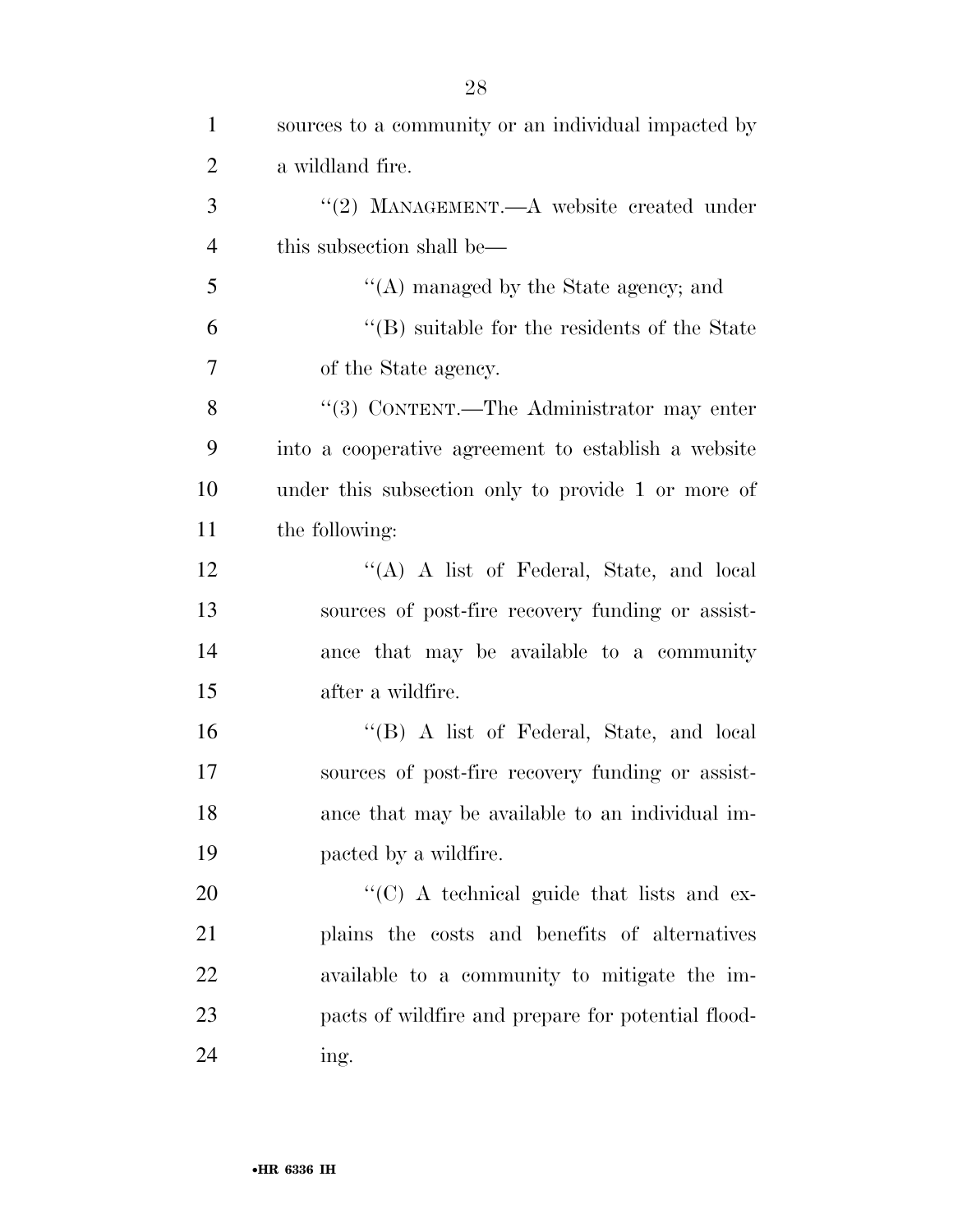1 "(4) COOPERATION.—A State agency that en- ters into a cooperative agreement under this sub- section shall cooperate with the Secretary of the In- terior, the Secretary of Agriculture, and the Admin- istrator of the Federal Emergency Management Agency in developing a website under this sub-section.

8 "(5) UPDATES.—A State agency that receives funding to establish a website under this subsection shall update the website not less than once every 6 years.''.

### **SEC. 302. LONG-TERM BURNED AREA RECOVERY ACCOUNT.**

 (a) ESTABLISHMENT OF ACCOUNT.—There is estab- lished in the Treasury of the United States the Long- Term Burned Area Recovery account for the Department of Agriculture.

 (b) AUTHORIZATION OF APPROPRIATIONS.—There are authorized to be appropriated for fiscal year 2022 and each fiscal year thereafter for the account established by subsection (a) such sums as are necessary to carry out the activities described in subsection (d), not to exceed \$100,000,000.

 (c) PRESIDENTIAL BUDGET REQUESTS.—For fiscal year 2023 and each fiscal year thereafter, the Secretary of Agriculture shall submit through the budget request of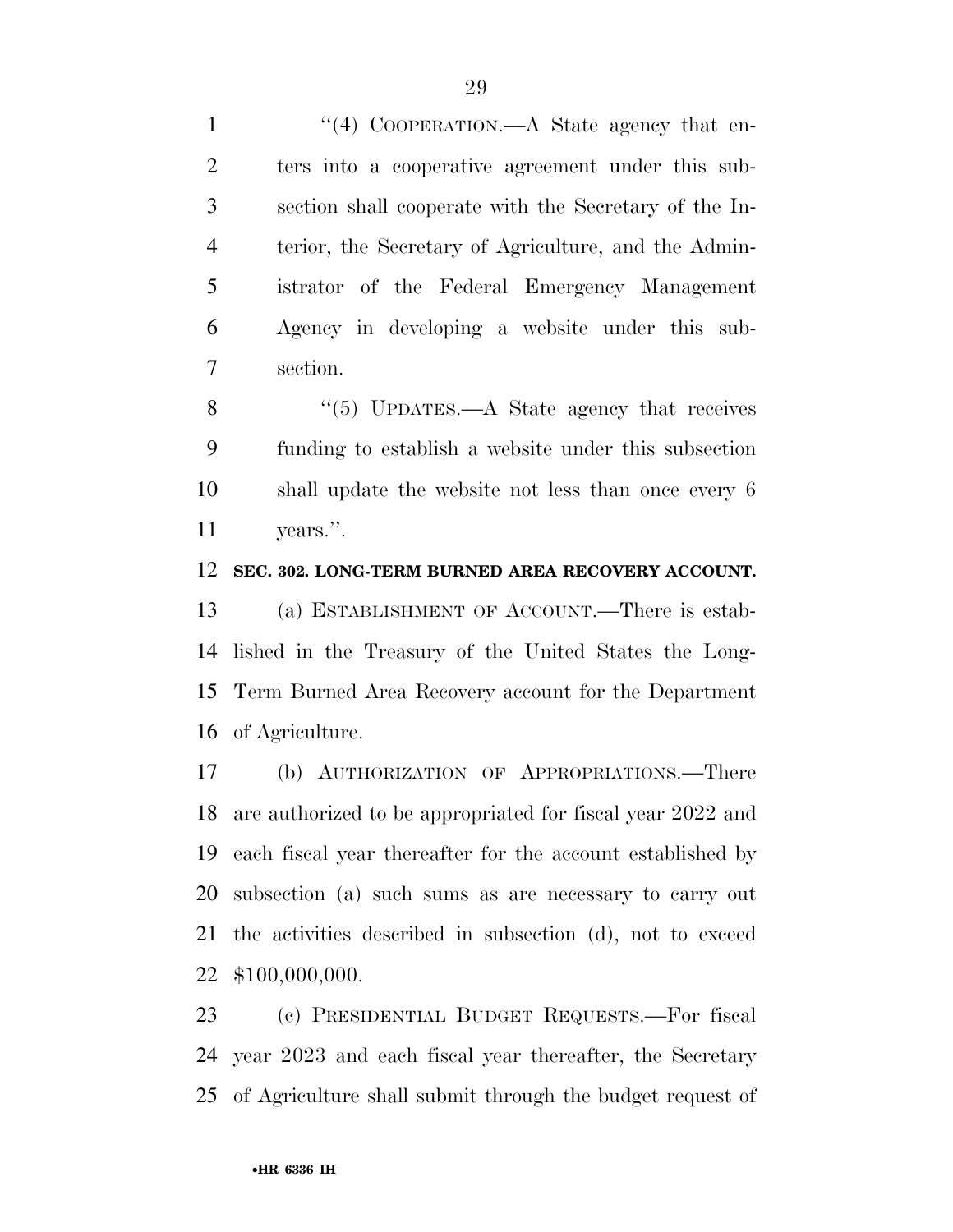| $\mathbf{1}$   | the President and in accordance with subsection (b), a re-    |
|----------------|---------------------------------------------------------------|
| 2              | quest for amounts in the Wildland Fire Management ap-         |
| 3              | propriation account to carry out the activities described     |
| $\overline{4}$ | in subsection (d).                                            |
| 5              | (d) AUTHORIZED ACTIVITIES.—The Secretary of Ag-               |
| 6              | riculture shall use amounts in the account established by     |
| 7              | subsection (a) for rehabilitation projects—                   |
| 8              | (1) that begin not earlier than 1 year after the              |
| 9              | date on which the wildfire was contained;                     |
| 10             | $(2)$ that are—                                               |
| 11             | (A) scheduled to be completed not later                       |
| 12             | than 3 years after the date on which the wild-                |
| 13             | fire was contained; and                                       |
| 14             | (B) located at sites impacted by wildfire on                  |
| 15             | non-Federal or Federal land;                                  |
| 16             | (3) that restore the functions of an ecosystem                |
| 17             | or protect life or property; and                              |
| 18             | (4) not less than 10 percent of the total costs               |
| 19             | of which are paid for with non-Federal funds.                 |
| 20             | (e) PRIORITIZATION OF FUNDING.—The Secretary of               |
| 21             | Agriculture shall prioritize, on a nationwide basis, projects |
| 22             | for which funding requests are submitted under this sec-      |
| 23             | tion, based on—                                               |
| 24             | (1) downstream effects on water resources; and                |
| 25             | $(2)$ public safety.                                          |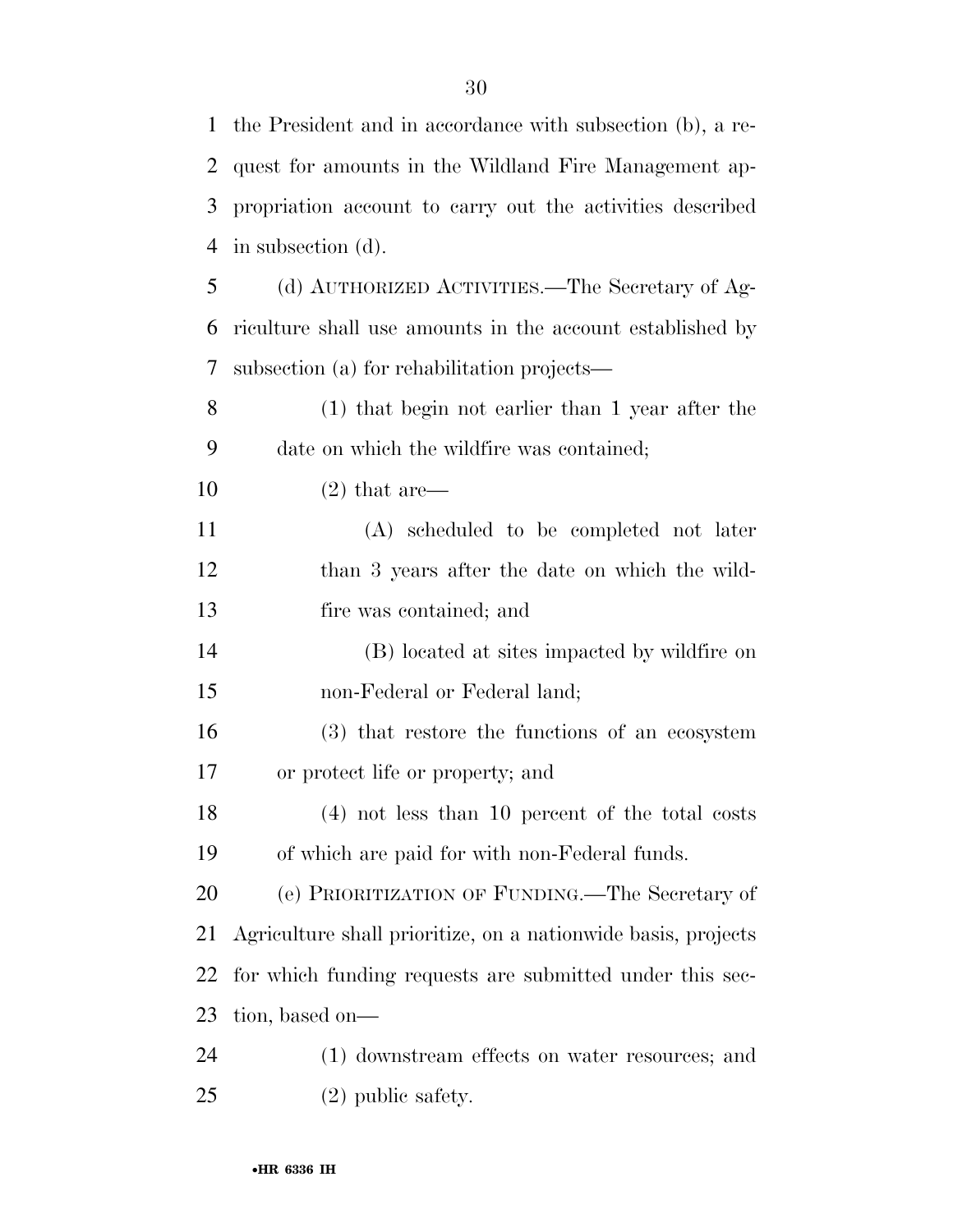| $\mathbf{1}$   | SEC. 303. PRIZE FOR WILDFIRE-RELATED INVASIVE SPE-   |
|----------------|------------------------------------------------------|
| $\overline{2}$ | <b>CIES REDUCTION.</b>                               |
| 3              | Section 7001(d) of the John D. Dingell, Jr. Con-     |
| $\overline{4}$ | servation, Management, and Recreation Act (16 U.S.C. |
| 5              | $742b$ note; Public Law $116-9$ is amended—          |
| 6              | (1) by striking "paragraph $(8)(A)$ " each place     |
| $\overline{7}$ | it appears and inserting "paragraph $(9)(A)$ ";      |
| 8              | (2) by striking "paragraph $(8)(B)$ " each place     |
| 9              | it appears and inserting "paragraph $(9)(B)$ ";      |
| 10             | $(3)$ by redesignating paragraph $(8)$ as para-      |
| 11             | graph(9);                                            |
| 12             | $(4)$ by inserting after paragraph $(7)$ the fol-    |
| 13             | lowing:                                              |
| 14             | "(8) THEODORE ROOSEVELT GENIUS<br>PRIZE              |
| 15             | FOR MANAGEMENT OF WILDFIRE-RELATED INVASIVE          |
| 16             | SPECIES.                                             |
| 17             | "(A) DEFINITIONS.—In this paragraph:                 |
| 18             | "(i) BOARD.—The term 'Board'                         |
| 19             | means the Management of Wildfire-Related             |
| 20             | Species Technology Advisory<br>Invasive              |
| 21             | Board established by subparagraph $(C)(i)$ .         |
| 22             | "(ii) PRIZE COMPETITION.—The term                    |
| 23             | 'prize competition' means the Theodore               |
| 24             | Roosevelt Genius Prize for the manage-               |
| 25             | ment of wildfire-related invasive species es-        |
| 26             | tablished under subparagraph (B).                    |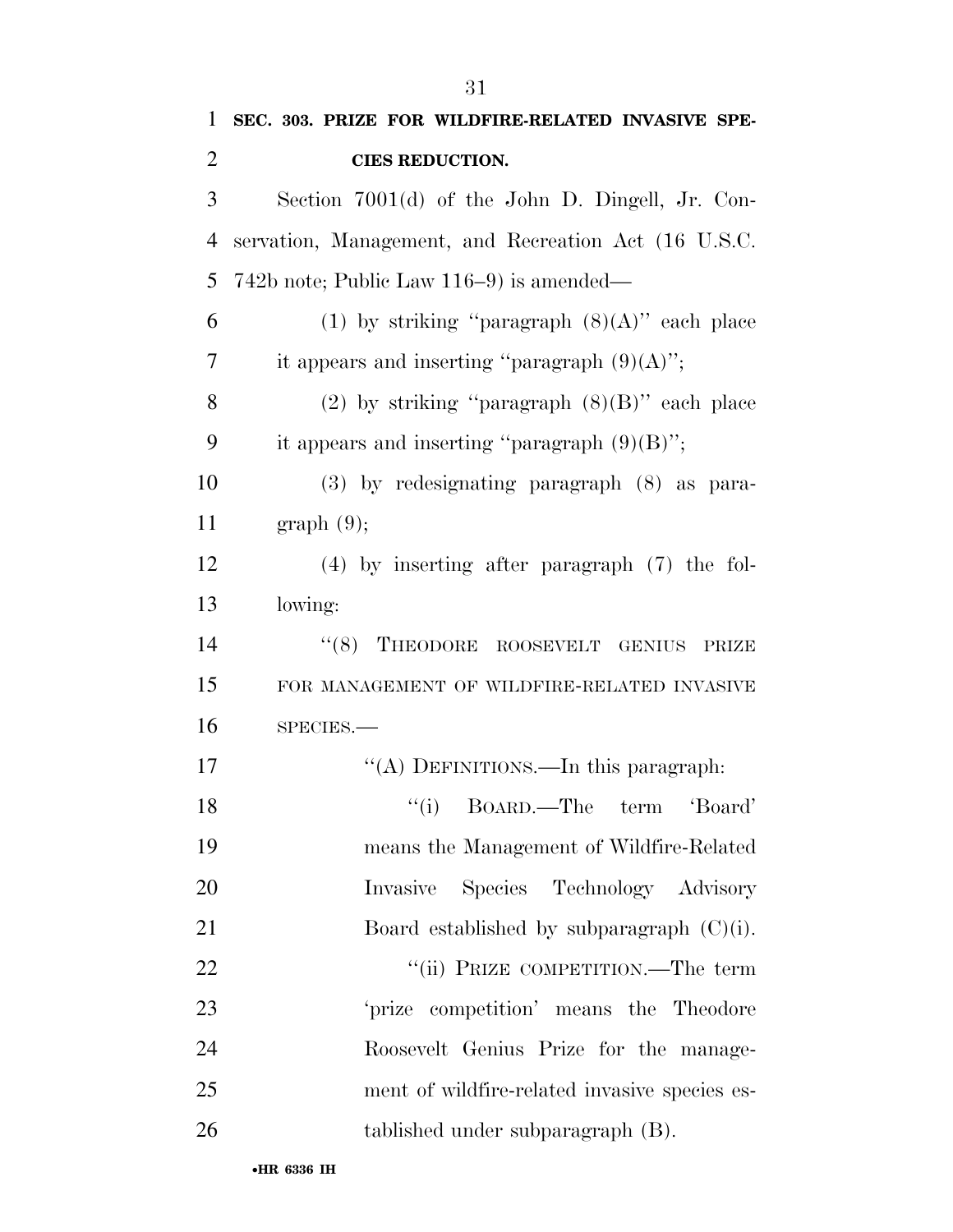| $\mathbf{1}$   | "(B) $\text{AUTHORITY}$ . Not later than 180           |
|----------------|--------------------------------------------------------|
| $\overline{2}$ | days after the date of enactment of the Western        |
| 3              | Wildfire Support Act of 2021, the Secretary            |
| $\overline{4}$ | shall establish under section 24 of the Steven-        |
| 5              | son-Wydler Technology Innovation Act of 1980           |
| 6              | $(15 \text{ U.S.C. } 3719)$ a prize competition, to be |
| 7              | known as the 'Theodore Roosevelt Genius Prize          |
| 8              | for the management of wildfire-related invasive        |
| 9              | $species'$ —                                           |
| 10             | "(i) to encourage technological innova-                |
| 11             | tion with the potential to advance the mis-            |
| 12             | sion of the National Invasive Species                  |
| 13             | Council with respect to the management of              |
| 14             | wildfire-related invasive species; and                 |
| 15             | "(ii) to award 1 or more prizes annu-                  |
| 16             | ally for a technological advancement that              |
| 17             | manages wildfire-related invasive species.             |
| 18             | "(C) ADVISORY BOARD.—                                  |
| 19             | "(i) ESTABLISHMENT.—There is es-                       |
| 20             | tablished an advisory board, to be known               |
| 21             | as the 'Management of Wildfire-Related                 |
| 22             | Invasive Species Technology Advisory                   |
| 23             | Board'.                                                |
| 24             | "(ii) COMPOSITION.—The Board shall                     |
| 25             | be composed of not fewer than 9 members                |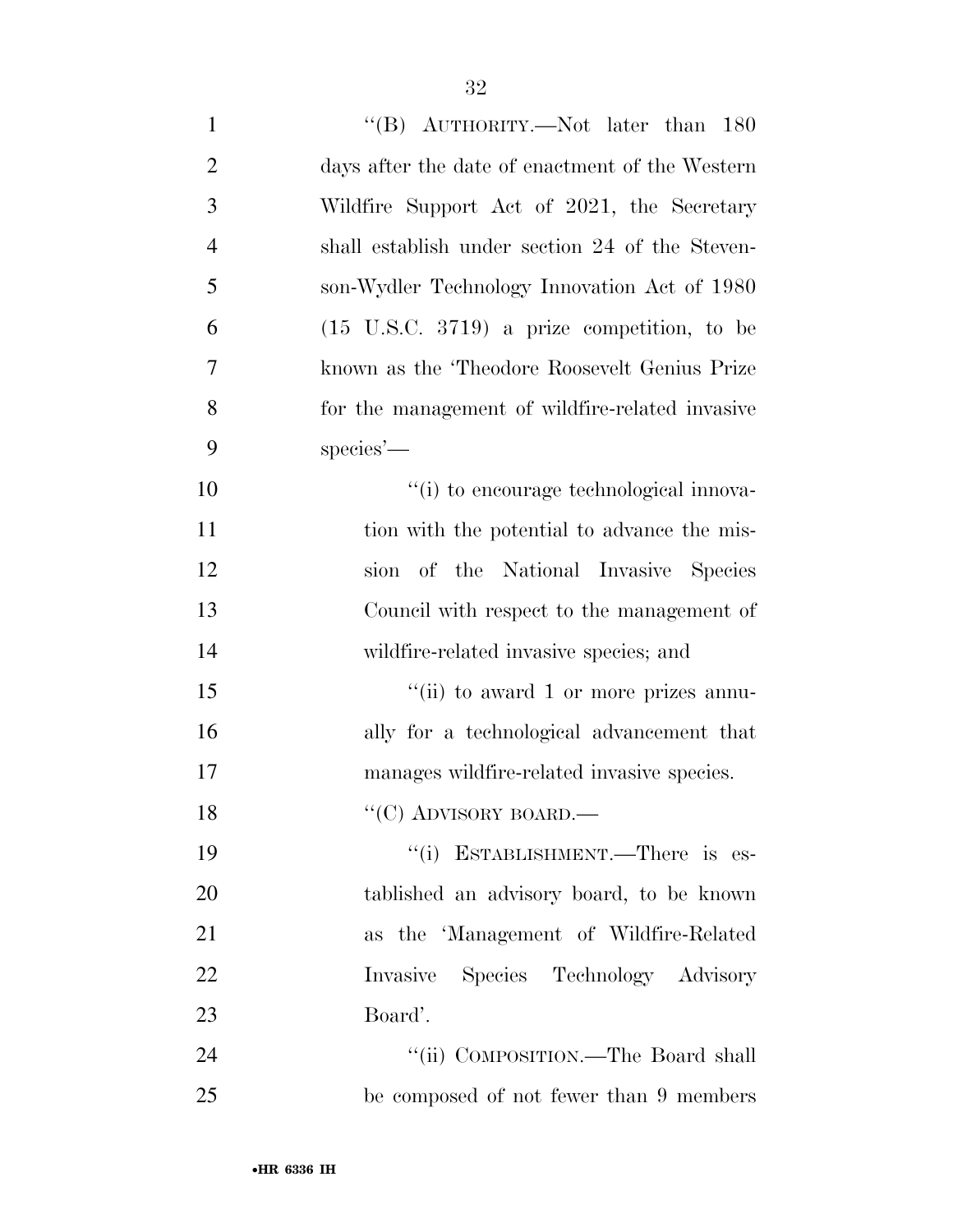| $\mathbf{1}$   | appointed by the Secretary, who shall pro- |
|----------------|--------------------------------------------|
| $\overline{2}$ | vide expertise in-                         |
| 3              | $\lq\lq$ (I) invasive species;             |
| $\overline{4}$ | "(II) biology;                             |
| 5              | "(III) technology development;             |
| 6              | $\lq\lq$ (IV) engineering;                 |
| $\overline{7}$ | $\lq\lq(V)$ economics;                     |
| 8              | "(VI) business development and             |
| 9              | management;                                |
| 10             | $\lq\lq$ (VII) wildfire; and               |
| 11             | "(VIII) any other discipline, as           |
| 12             | the Secretary determines to be nec-        |
| 13             | essary to achieve the purposes of this     |
| 14             | paragraph.                                 |
| 15             | "(iii) DUTIES.—Subject to clause (iv),     |
| 16             | with respect to the prize competition, the |
| 17             | Board shall—                               |
| 18             | $\lq\lq$ select a topic;                   |
| 19             | "(II) issue a problem statement;           |
| 20             | "(III) advise the Secretary re-            |
| 21             | garding any opportunity for techno-        |
| 22             | logical innovation to manage wildfire-     |
| 23             | related invasive species; and              |
| 24             | $\lq\lq$ (IV) advise winners of the prize  |
| 25             | competition regarding opportunities to     |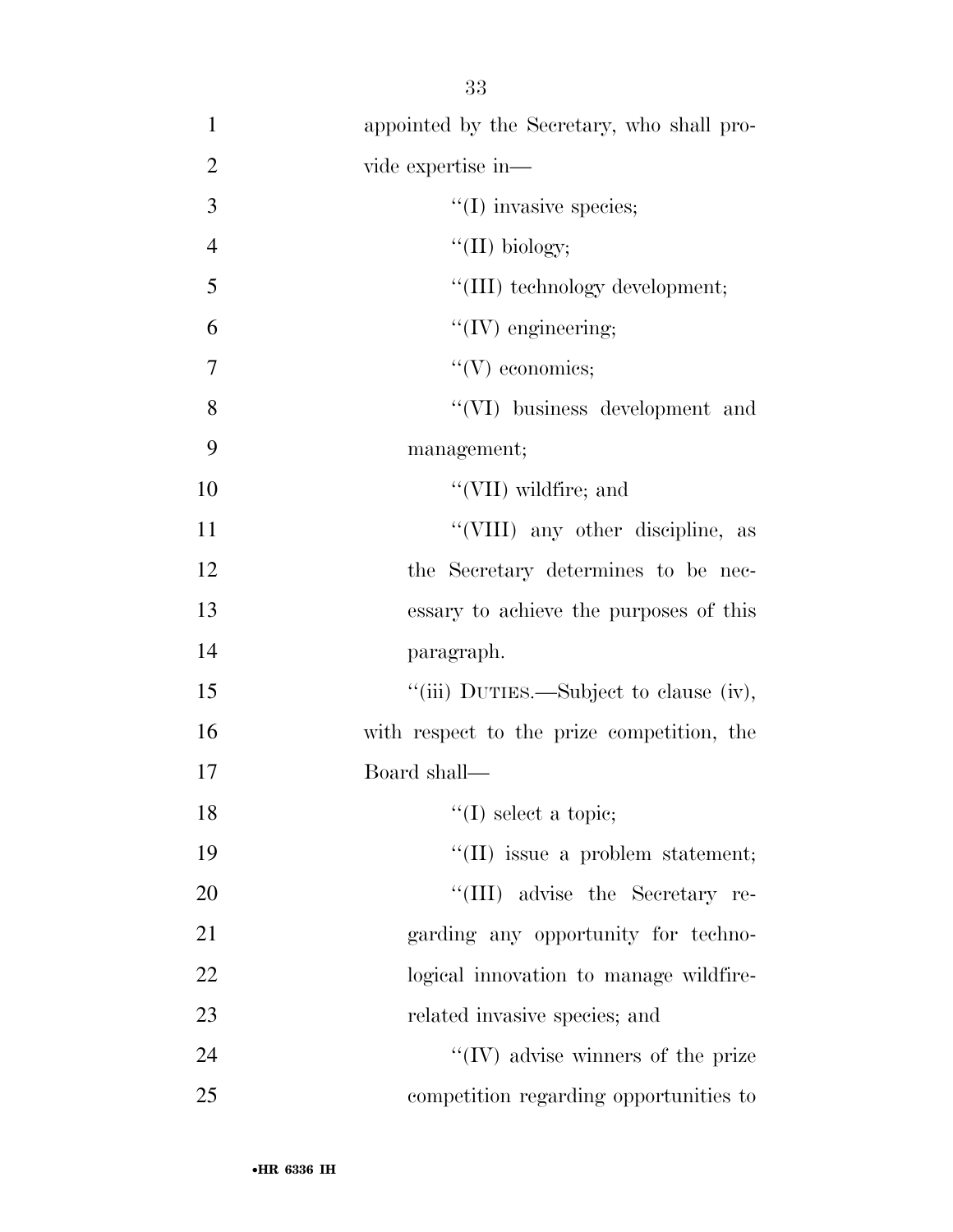| $\mathbf{1}$   | pilot and implement winning tech-           |
|----------------|---------------------------------------------|
| $\overline{2}$ | nologies in relevant fields, including in   |
| 3              | partnership with conservation organi-       |
| $\overline{4}$ | zations, Federal or State agencies,         |
| 5              | federally recognized Indian Tribes,         |
| 6              | private entities, and research institu-     |
| 7              | tions with expertise or interest relat-     |
| 8              | ing to the management of wildfire-re-       |
| 9              | lated invasive species.                     |
| 10             | "(iv) CONSULTATION.—In selecting a          |
| 11             | topic and issuing a problem statement for   |
| 12             | the prize competition, the Board shall con- |
| 13             | sult widely with Federal and non-Federal    |
| 14             | stakeholders, including—                    |
| 15             | $\lq\lq$ (I) 1 or more Federal agencies     |
| 16             | with jurisdiction over the management       |
| 17             | of invasive species;                        |
| 18             | $\lq\lq$ (II) 1 or more Federal agencies    |
| 19             | with jurisdiction over the management       |
| 20             | of wildfire;                                |
| 21             | "(III) 1 or more State agencies             |
| 22             | with jurisdiction over the management       |
| 23             | of invasive species;                        |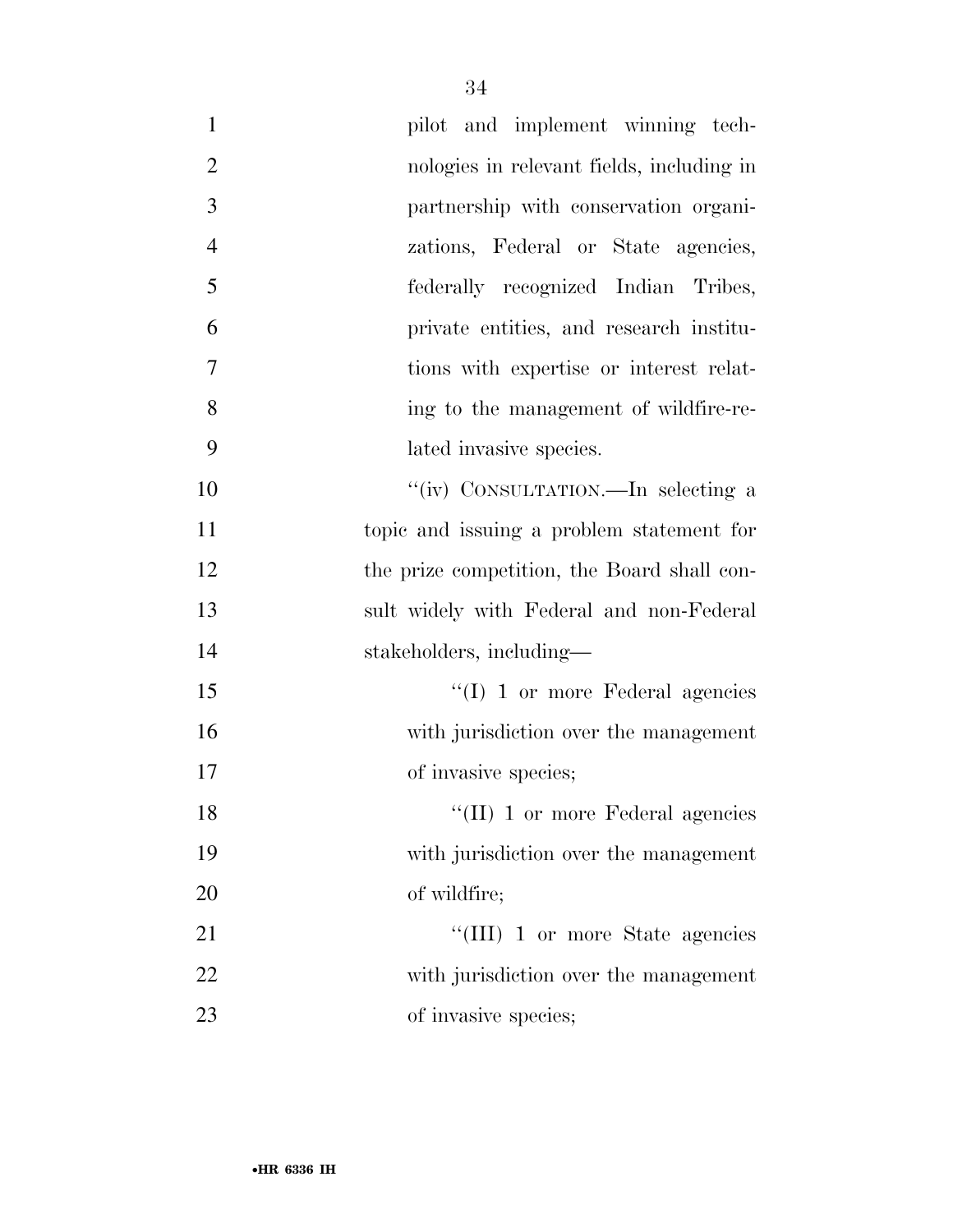| $\mathbf{1}$   | "(IV) 1 or more State agencies                 |
|----------------|------------------------------------------------|
| $\overline{2}$ | with jurisdiction over the management          |
| 3              | of wildfire;                                   |
| $\overline{4}$ | $\lq\lq(V)$ 1 or more State, regional,         |
| 5              | local wildlife organizations, the<br><b>or</b> |
| 6              | mission of which relates to the man-           |
| 7              | agement of invasive species; and               |
| 8              | "(VI) 1 or more wildlife con-                  |
| 9              | servation groups, technology compa-            |
| 10             | nies, research institutions, institutions      |
| 11             | of higher education, industry associa-         |
| 12             | tions, or individual stakeholders with         |
| 13             | an interest in the management of               |
| 14             | wildfire-related invasive species.             |
| 15             | "(v) REQUIREMENTS.—The Board                   |
| 16             | shall comply with all requirements under       |
| 17             | paragraph $(9)(A)$ .                           |
| 18             | "(D) ADMINISTRATION BY THE NATIONAL            |
| 19             | INVASIVE SPECIES COUNCIL.—The Secretary,       |
| 20             | acting through the Director of the National    |
| 21             | Invasive Species Council, shall administer the |
| 22             | prize competition.                             |
| 23             | " $(E)$ JUDGES.—                               |
| 24             | "(i) APPOINTMENT.—The Secretary                |
| 25             | shall appoint not fewer than 3 judges who      |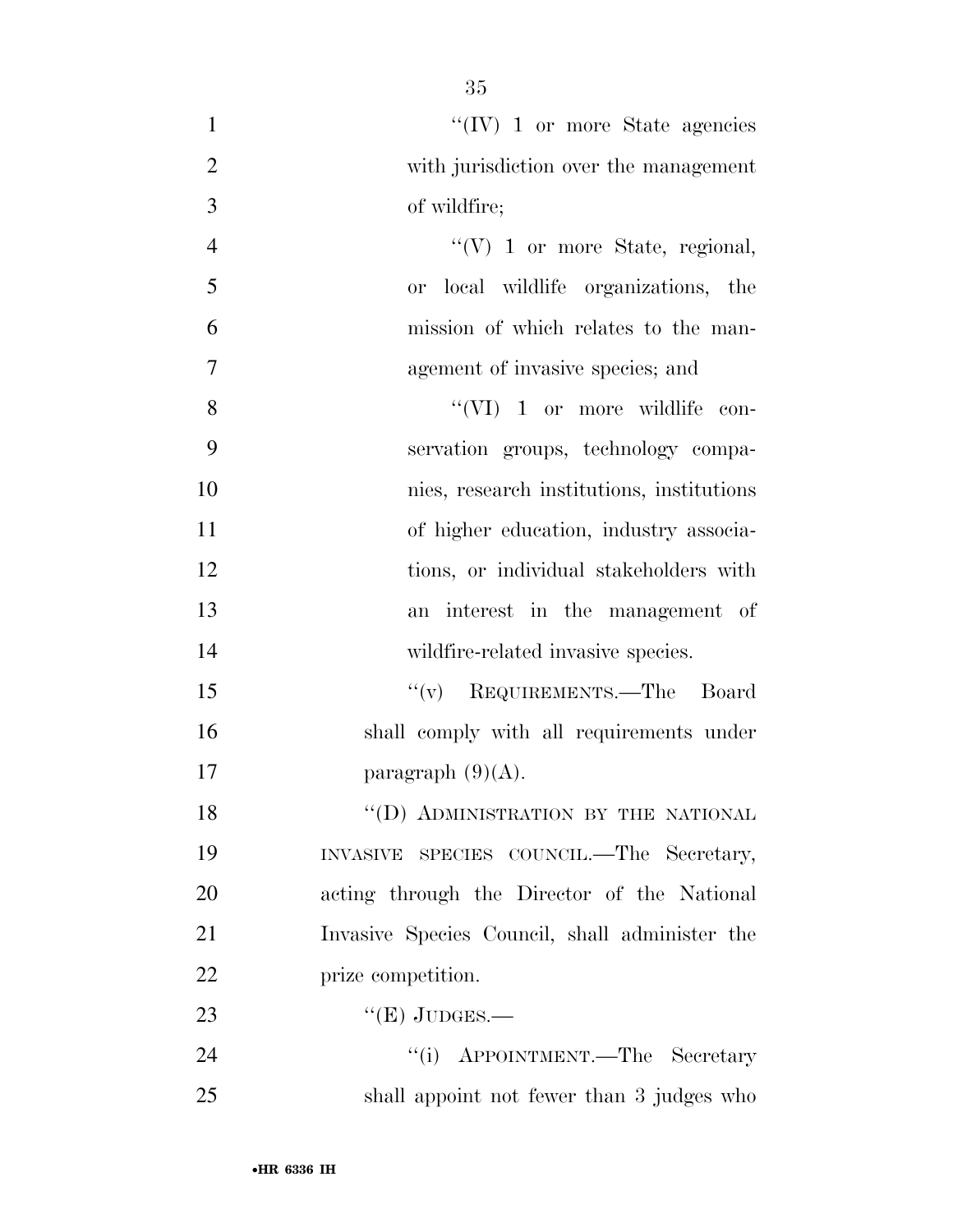| $\mathbf{1}$   | shall, except as provided in clause (ii), se- |
|----------------|-----------------------------------------------|
| 2              | lect the 1 or more annual winners of the      |
| 3              | prize competition.                            |
| $\overline{4}$ | DETERMINATION BY<br>``(ii)<br>SEC-            |
| 5              | RETARY.—The judges appointed under            |
| 6              | clause (i) shall not select any annual win-   |

 clause (i) shall not select any annual win- ner of the prize competition if the Sec- retary makes a determination that, in any fiscal year, none of the technological ad- vancements entered into the prize competi-11 tion merits an award.

12 "'(F) REPORT TO CONGRESS.—Not later than 60 days after the date on which a cash prize is awarded under this paragraph, the Sec- retary shall submit to the Committee on Energy and Natural Resources of the Senate and the Committee on Natural Resources of the House of Representatives a report on the prize com-petition that includes—

 $\frac{1}{1}$  a statement by the Board that describes the activities carried out by the Board relating to the duties described in 23 subparagraph (C)(iii);